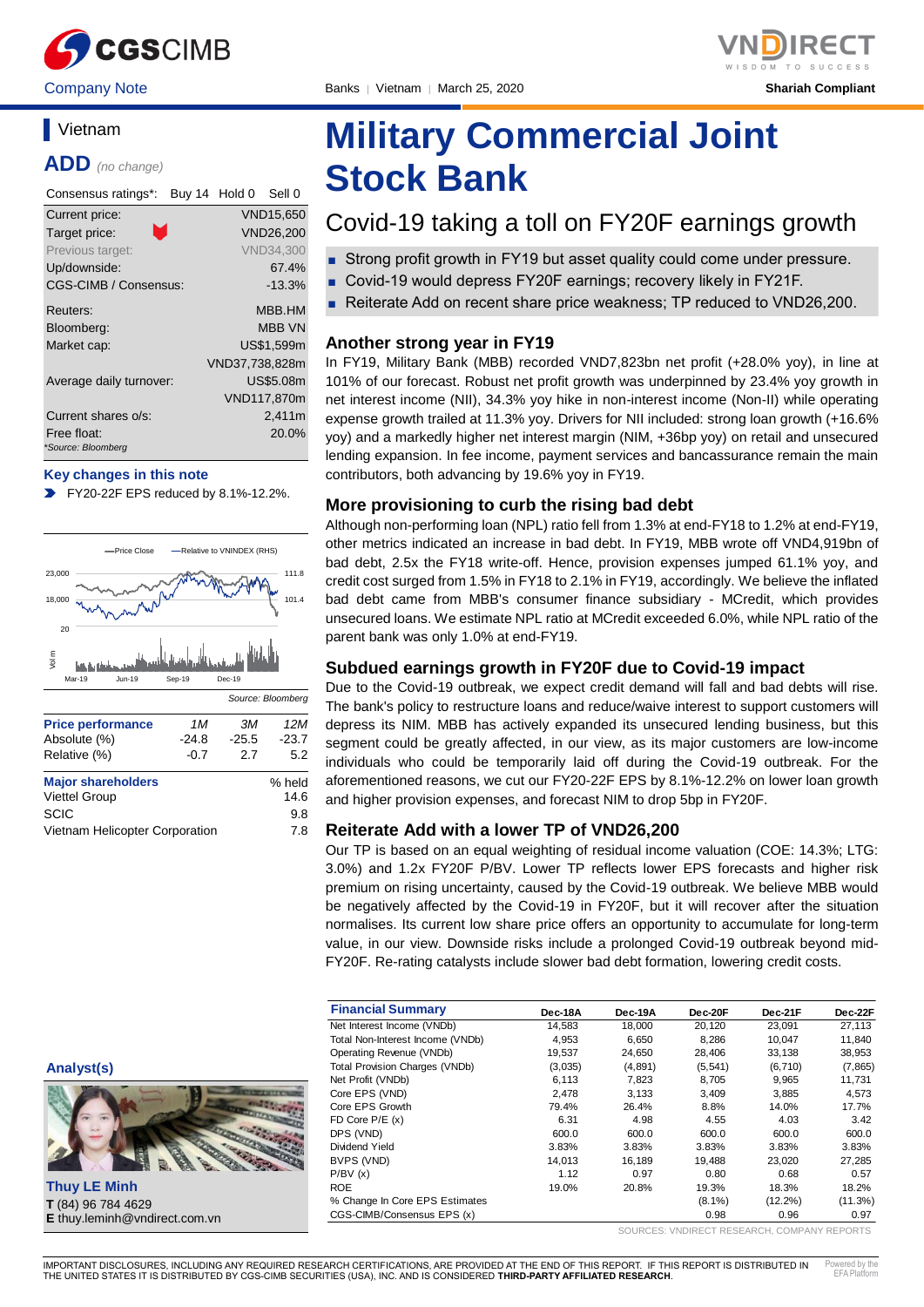



# Covid-19 taking a toll on FY20F earnings growth **FY19 recap**

**Strong profit growth but asset quality could come under pressure** 

| Figure 1: Results comparison (VND bn, otherwise noted) |         |         |       |             |               |             |                  |       |                                |                                                                                                                                                                          |
|--------------------------------------------------------|---------|---------|-------|-------------|---------------|-------------|------------------|-------|--------------------------------|--------------------------------------------------------------------------------------------------------------------------------------------------------------------------|
| <b>Profit &amp; Loss statement</b>                     | 4Q19    | 4Q18    | yoy%  | <b>3Q19</b> |               |             | qoq% FY18A FY19A | yoy%  | % of our<br>FY19F<br>forecasts | <b>Comments</b>                                                                                                                                                          |
| Net interest income                                    | 4,889   | 4,154   | 17.7% | 4,582       | 6.7%          | 14,583      | 18,000           | 23.4% |                                | 101.6% In line with our forecasts.                                                                                                                                       |
| Non-interest income                                    | 1,804   | 1,560   | 15.7% | 1,764       | 2.3%          | 4,953       | 6,650            | 34.3% |                                | 103.5% In line with our forecasts.                                                                                                                                       |
| Operating revenue                                      | 6,693   | 5,713   | 17.2% | 6,345       |               | 5.5% 19,537 | 24,650           | 26.2% | 102.1%                         |                                                                                                                                                                          |
| Operating expenses                                     | (3,059) | (3,216) | -4.9% | (2, 292)    | 33.5%         | (8,734)     | (9,724)          | 11.3% |                                | Below our forecasts as operating costs were better<br>95.9% controlled, leading to a lower cost-to-income (CIR) ratio of<br>39.4% for FY19 versus our forecast of 42.0%. |
| Pre-provision profit                                   | 3,634   | 2,497   | 45.5% | 4,053       | -10.3% 10,803 |             | 14,927           | 38.2% | 106.6%                         |                                                                                                                                                                          |
| Provision expenses                                     | (1,214) | (745)   | 63.1% | (1, 312)    | -7.5%         | (3,035)     | (4,891)          | 61.1% | 118.5%                         | Higher than our forecasts as MBB increased provisioning<br>to write-off a sizeable amount of bad debts.                                                                  |
| Pre-tax profit                                         | 2,420   | 1,752   | 38.1% |             | 2,741 -11.7%  | 7,767       | 10,036           | 29.2% | 101.7%                         |                                                                                                                                                                          |
| After-tax profit                                       | 1,870   | 1,376   | 35.9% | 2,211       | -15.4%        | 6,113       | 7.823            | 28.0% |                                | 101.0% In line with our forecasts.                                                                                                                                       |
|                                                        |         |         |       |             |               |             |                  |       |                                | SOURCES: VNDIRECT RESEARCH, COMPANY REPORTS                                                                                                                              |

| Figure 2: MBB's key ratios by quarter       |             |             |        |        |             |             |        |        |  |  |
|---------------------------------------------|-------------|-------------|--------|--------|-------------|-------------|--------|--------|--|--|
|                                             | <b>1Q18</b> | <b>2Q18</b> | 3Q18   | 4Q18   | <b>1Q19</b> | <b>2Q19</b> | 3Q19   | 4Q19   |  |  |
| NII/Total Operating Income (TOI)            | 77.8%       | 73.1%       | 75.7%  | 72.7%  | 75.8%       | 71.4%       | 72.2%  | 73.0%  |  |  |
| Non-II/TOI                                  | 22.2%       | 26.9%       | 24.3%  | 27.3%  | 24.2%       | 28.6%       | 27.8%  | 27.0%  |  |  |
| NIM (trailing 12M)                          | 4.6%        | 4.5%        | 4.6%   | 4.5%   | 4.7%        | 4.6%        | 4.9%   | 4.9%   |  |  |
| Loan-to-deposit ratio (Circular 36)         | 77.8%       | 76.6%       | 73.6%  | 73.7%  | 74.2%       | 72.8%       | 74.5%  | 74.2%  |  |  |
| <b>NPL</b>                                  | 1.4%        | 1.3%        | 1.6%   | 1.3%   | 1.4%        | 1.3%        | 1.5%   | 1.2%   |  |  |
| Loan-Loss-Reserves (LLR)                    | 91.0%       | 106.2%      | 106.0% | 112.3% | 96.5%       | 97.6%       | 102.7% | 110.5% |  |  |
| Credit cost (annualised)                    | 1.5%        | 1.7%        | 1.6%   | 1.5%   | 1.7%        | 2.1%        | 2.2%   | 2.1%   |  |  |
| ROAA (trailing 12M)                         | 1.5%        | 1.5%        | 1.6%   | 1.8%   | 1.9%        | 1.9%        | 2.0%   | 2.1%   |  |  |
| ROAE (trailing 12M)                         | 14.4%       | 15.8%       | 16.9%  | 20.1%  | 19.8%       | 22.2%       | 22.3%  | 22.7%  |  |  |
| SOURCES: VNDIRECT RESEARCH, COMPANY REPORTS |             |             |        |        |             |             |        |        |  |  |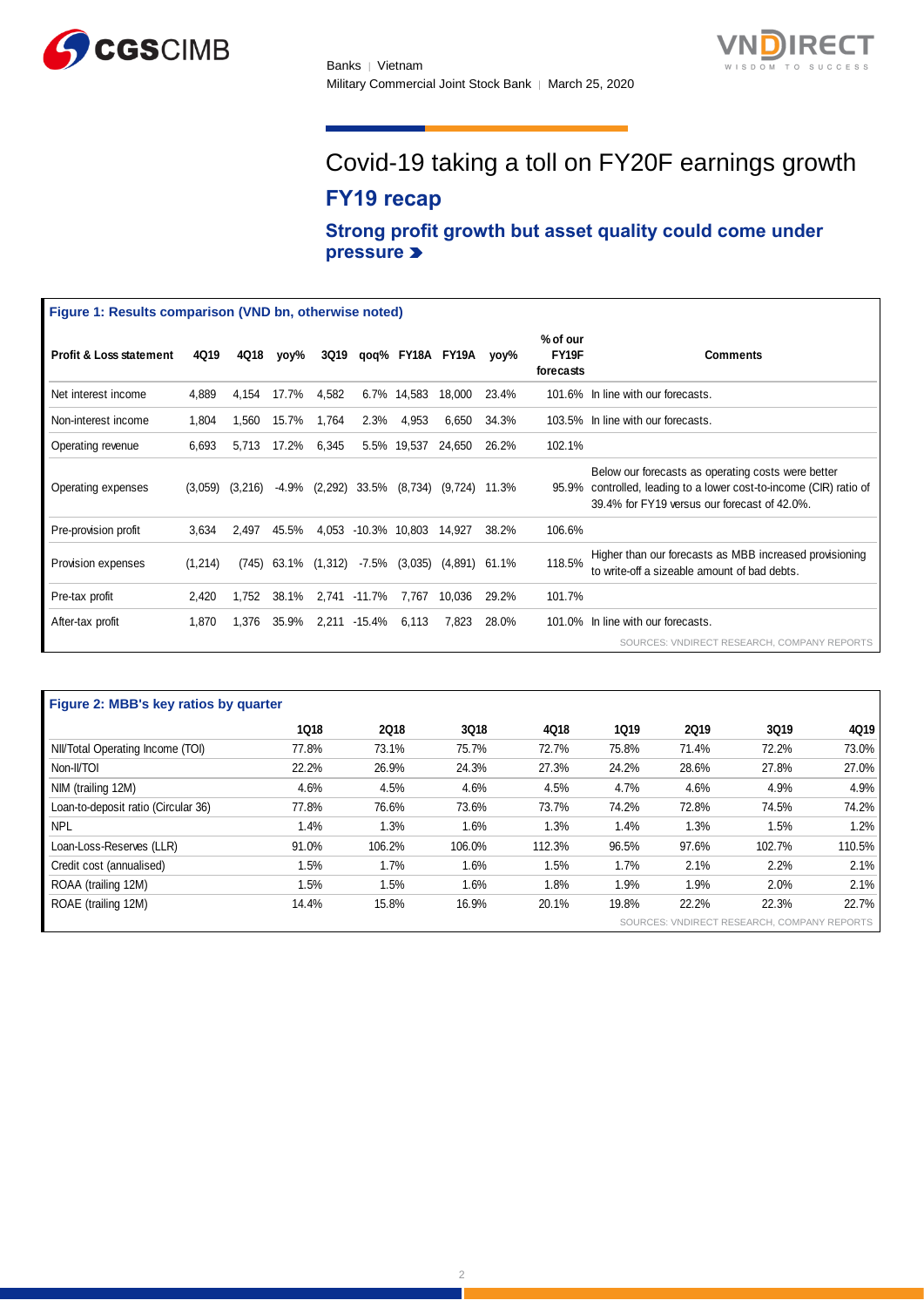

Banks | Vietnam Military Commercial Joint Stock Bank │ March 25, 2020



# **Outlook**

**Moderate net profit growth in FY20F due to Covid-19 outbreak**  $\blacktriangleright$ 

| Figure 3: Changes in our forecasts |               |                       |                      |                       |         |                  |                                                                                                                                                                                                                                                                                                                                                                                                                                                                                                                                                       |  |  |  |
|------------------------------------|---------------|-----------------------|----------------------|-----------------------|---------|------------------|-------------------------------------------------------------------------------------------------------------------------------------------------------------------------------------------------------------------------------------------------------------------------------------------------------------------------------------------------------------------------------------------------------------------------------------------------------------------------------------------------------------------------------------------------------|--|--|--|
|                                    | Old forecasts |                       | <b>New forecasts</b> |                       | Change  |                  | <b>Comments</b>                                                                                                                                                                                                                                                                                                                                                                                                                                                                                                                                       |  |  |  |
| (VND bn, otherwise noted)          | FY20F         | FY21F                 | FY20F                | <b>FY21F</b>          |         | FY20F FY21F      |                                                                                                                                                                                                                                                                                                                                                                                                                                                                                                                                                       |  |  |  |
| Net Interest Income                | 20,182        | 23,393                | 20,120               | 23,091                | $-0.3%$ | $-1.3%$          | Lower NII forecasts are driven by lower loan growth, from 17% in FY20-21F to<br>13% and to 14%, respectively. The Covid-19 outbreak has disrupted business<br>activities, leading to cautious sentiment. Given the high uncertainty, we believe<br>that the demand for credit will remain subdued until the situation normalises.                                                                                                                                                                                                                     |  |  |  |
| Non-Interest Income                | 8,330         | 10,587                | 8,286                | 10,047                | $-0.5%$ | $-5.1%$          | We reduce Non-II forecast as we expect lower growth in bancassurance<br>income. Bancassurance has become a major non-II driver for MBB, but<br>insurances are often offered when customers apply for loans. A lower loan<br>demand due to the Covid-19 outbreak would slow insurance sales, thereby<br>depressing the growth in bancassurance income.                                                                                                                                                                                                 |  |  |  |
| Operating revenue                  | 28,512        | 33,980                | 28,406               | 33,138                | $-0.4%$ | $-2.5%$          |                                                                                                                                                                                                                                                                                                                                                                                                                                                                                                                                                       |  |  |  |
| Operating expenses                 |               | $(11,975)$ $(14,272)$ |                      | $(11,646)$ $(13,586)$ | $-2.7%$ | $-4.8%$          | We revise our CIR forecasts from 42.0% in FY20-21F to 41.0% because<br>operating costs were better managed than our expectation. However, we still<br>project FY20-21F CIR (of 41.0%) to be higher than FY19 (39.4%), as FY20-21F<br>revenue would be negatively impacted by the Covid-19 outbreak, while MBB still<br>needs to maintain the same level of operating costs to expense for network and<br>employees.                                                                                                                                   |  |  |  |
| Pre-provision profit               | 16,537        | 19,708                | 16,760               | 19,551                | 1.3%    | $-0.8%$          |                                                                                                                                                                                                                                                                                                                                                                                                                                                                                                                                                       |  |  |  |
| Provision expenses                 | (4, 845)      | (5,761)               | (5, 541)             | (6, 710)              | 14.4%   | 16.5%            | We lift our provision expense forecasts due to concerns over increasing bad<br>debts, driven by the Covid-19 outbreak. As business activities are disrupted,<br>MBB would see more bad debt from both corporate and retail customers.<br>Moreover, MBB's consumer finance business targets low-income customers,<br>who are greatly affected as their companies temporarily lay off workers. We<br>view that banks who have unsecured lending business would see a higher<br>increase in bad debt than those who do not participate in this business. |  |  |  |
| Pre-tax profit                     | 11.692        | 13,947                | 11,218               | 12,842                | $-4.1%$ | $-7.9%$          |                                                                                                                                                                                                                                                                                                                                                                                                                                                                                                                                                       |  |  |  |
| Tax expense                        | (2, 397)      | (2, 859)              | (2, 244)             | (2, 568)              |         | $-6.4\% -10.2\%$ |                                                                                                                                                                                                                                                                                                                                                                                                                                                                                                                                                       |  |  |  |
| Net profit                         | 9,174         | 10,944                | 8,705                | 9,965                 | $-5.1%$ | $-8.9%$          | Lower net profit forecasts are driven by lower loan growth and higher provision<br>expenses.                                                                                                                                                                                                                                                                                                                                                                                                                                                          |  |  |  |
| No. of shares outstanding (m)      | 2,326         | 2,326                 | 2,401                | 2,411                 | 3.2%    | 3.7%             |                                                                                                                                                                                                                                                                                                                                                                                                                                                                                                                                                       |  |  |  |
| EPS (VND/share)                    | 3,708         | 4,423                 | 3,409                | 3,885                 |         | $-8.1\% -12.2\%$ |                                                                                                                                                                                                                                                                                                                                                                                                                                                                                                                                                       |  |  |  |
|                                    |               |                       |                      |                       |         |                  | SOURCES: VNDIRECT RESEARCH                                                                                                                                                                                                                                                                                                                                                                                                                                                                                                                            |  |  |  |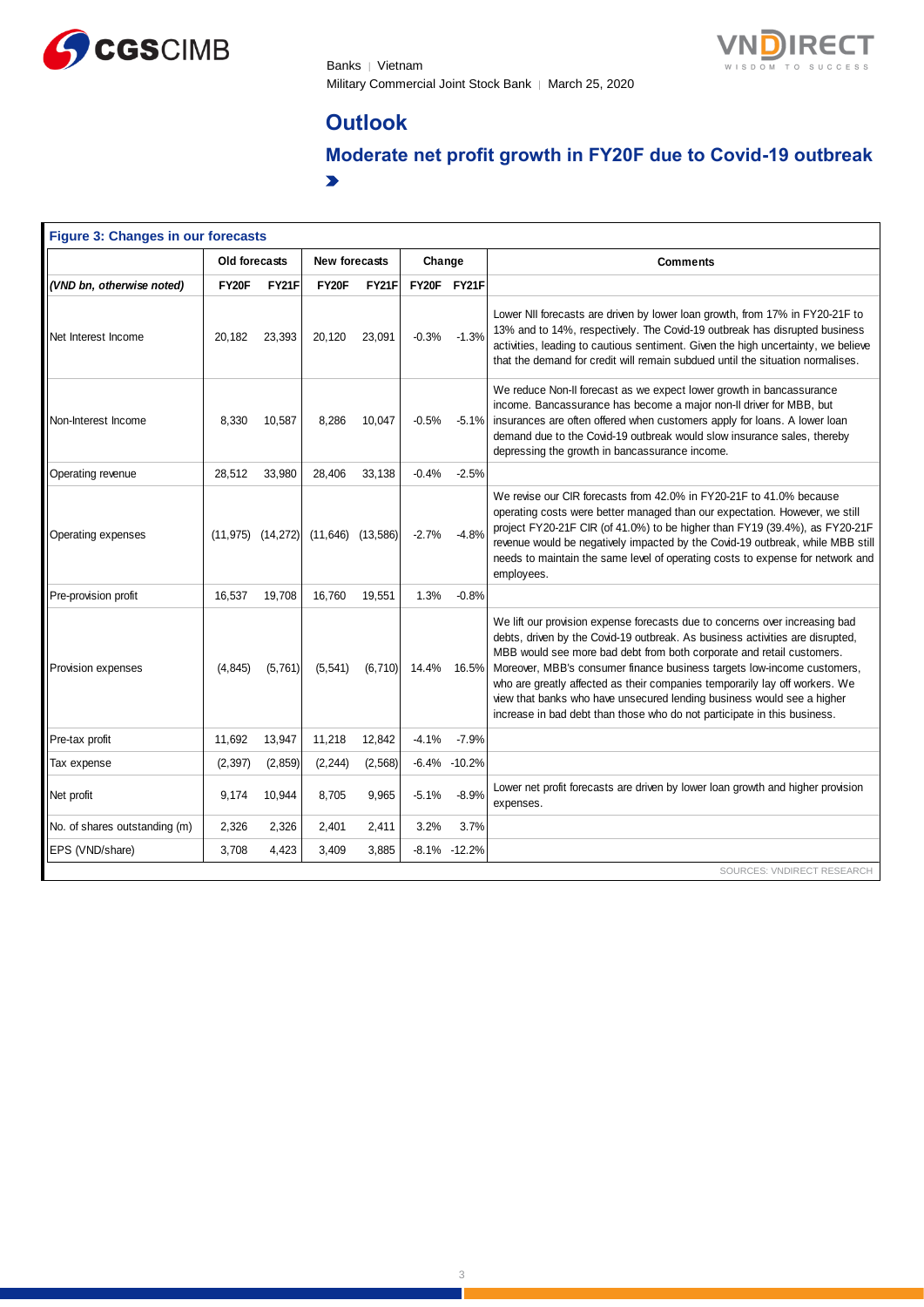



# **Valuation**

# **Maintain Add but reduce TP to VND26,200 on lower loan demand and higher credit cost**

| Figure 4: Target price calculation, based on our estimates |        |        |                                                 |  |  |  |  |  |  |
|------------------------------------------------------------|--------|--------|-------------------------------------------------|--|--|--|--|--|--|
| Approach                                                   | Weight |        | Fair value (VND/share) Contribution (VND/share) |  |  |  |  |  |  |
| Residual income                                            | 50%    | 28,978 | 14,489                                          |  |  |  |  |  |  |
| P/BV multiple (at 1.2x FY20F BVPS)                         | 50%    | 23.385 | 11,693                                          |  |  |  |  |  |  |
| Target price (VND/share)                                   |        |        | 26,182                                          |  |  |  |  |  |  |
| Target price (VND/share, rounded)                          |        |        | 26,200                                          |  |  |  |  |  |  |
|                                                            |        |        | SOURCES: VNDIRECT RESEARCH                      |  |  |  |  |  |  |

| Figure 5. Rev assumptions of residual income valuation, based on our estimates |        |       |       |       |       |                            |  |  |  |
|--------------------------------------------------------------------------------|--------|-------|-------|-------|-------|----------------------------|--|--|--|
| <b>Assumptions</b>                                                             | 2020F  | 2021E | 2022E | 2023E |       | 2024E Terminal             |  |  |  |
| Risk free rate                                                                 | 4.0%   | 4.0%  | 4.0%  | 4.0%  | 4.0%  | 4.0%                       |  |  |  |
| Equity risk premium                                                            | 11.0%  | 11.0% | 11.0% | 11.0% | 11.0% | 11.0%                      |  |  |  |
| <b>Beta</b>                                                                    | 0.9    | 0.9   | 0.9   | 0.9   | 0.9   | 0.9                        |  |  |  |
| Cost of equity                                                                 | 14.3%  | 14.3% | 14.3% | 14.3% | 14.3% | 14.3%                      |  |  |  |
| Long-term growth rate                                                          |        |       |       |       |       | 3.0%                       |  |  |  |
| (in VND bn, otherwise noted)                                                   |        |       |       |       |       |                            |  |  |  |
| Residual income                                                                | 3,256  | 3,226 | 3,771 | 3,758 | 3,736 | 2,259                      |  |  |  |
| PV of residual income                                                          | 2,848  | 2,468 | 2,523 | 2,198 | 1,912 | 19,932                     |  |  |  |
| Opening shareholder's equity                                                   | 37,998 |       |       |       |       |                            |  |  |  |
| PV of residual income (5 years)                                                | 11,949 |       |       |       |       |                            |  |  |  |
| PV of terminal value                                                           | 19,932 |       |       |       |       |                            |  |  |  |
| Implied EV                                                                     | 69,879 |       |       |       |       |                            |  |  |  |
| No. of outstanding shares (m shares)                                           | 2,411  |       |       |       |       |                            |  |  |  |
| Implied value per share (VND/share)                                            | 28,978 |       |       |       |       | SOURCES: VNDIRECT RESEARCH |  |  |  |
|                                                                                |        |       |       |       |       |                            |  |  |  |

For peer comparison, we chose the regional banks with similar growth outlook and financial metrics as MBB. MBB is trading at a 20.1% discount in terms of FY20F P/BV compared to regional peers' average, and the bank is trading below its book value. The current share price has been hurt by the negative market sentiment due to the Covid-19 outbreak. We believe that the stock has been oversold. Although the Covid-19 outbreak will hurt MBB's performance in FY20F, the bank has sufficient capacity to sail through this tough period and earnings growth could rebound from FY21F, in our view. As a result, we believe the current price looks attractive. We have a target price of VND26,200 for MBB, based on an equal weighting of residual income valuation (COE: 14.3%; LTG: 3.0%) and 1.2x target P/BV for FY20F. We reiterate our Add rating given the recent share price weakness.

# **Figure 5: Key assumptions of residual income valuation, based on our estimates**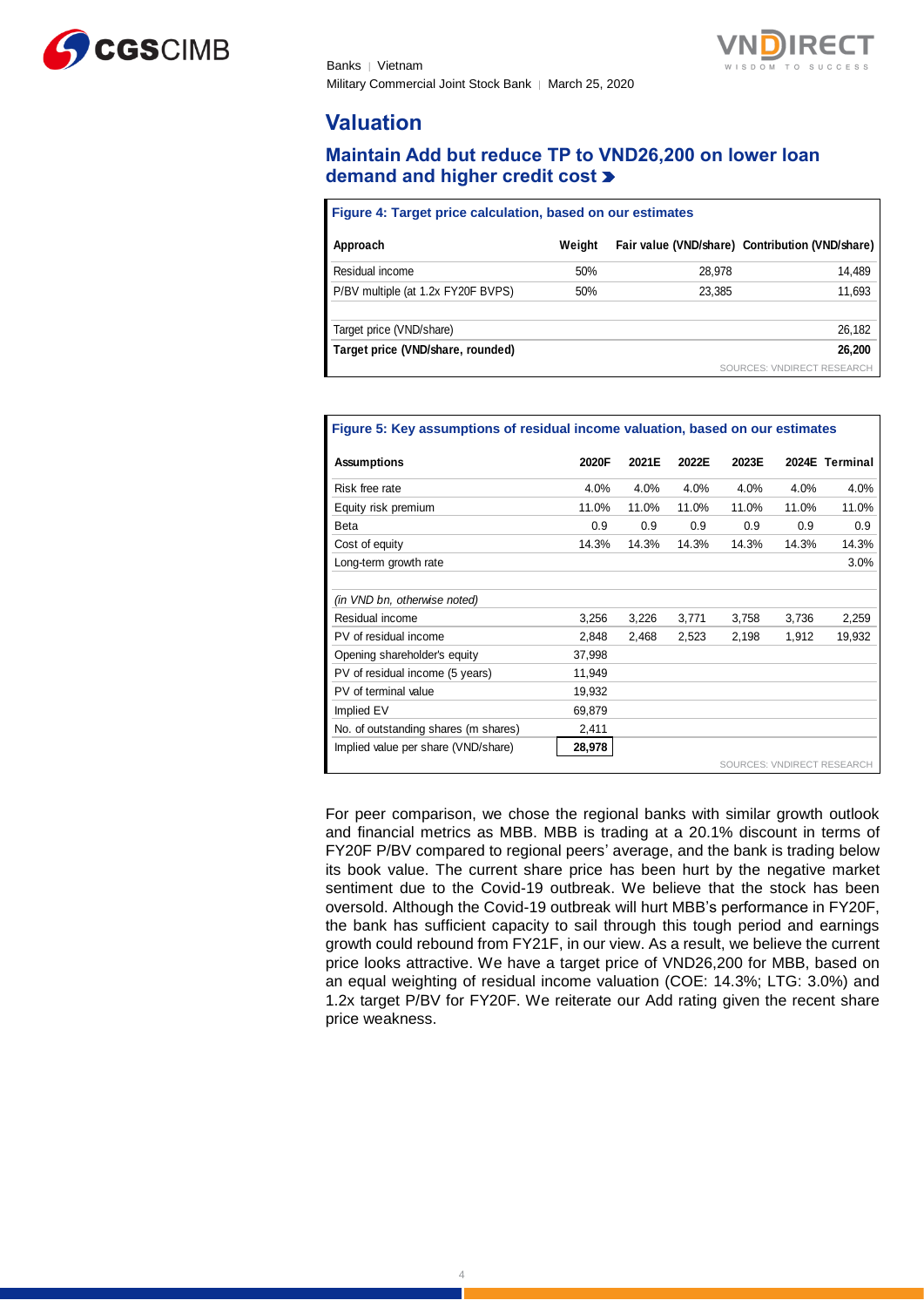

Banks | Vietnam Military Commercial Joint Stock Bank | March 25, 2020 **IRECT** 

# **Figure 6: Regional sector comparison**

| <b>Banks</b>                                | <b>Bloomberg Recomm</b> | Ticker endation | Closing<br>Price            | Target<br>Price | Market<br>cap | P/BV(x) |                                               | P/E(x) |       | $3 - yr$<br>Forward<br><b>EPS CAGR</b> | <b>ROE (%)</b>                 |       |
|---------------------------------------------|-------------------------|-----------------|-----------------------------|-----------------|---------------|---------|-----------------------------------------------|--------|-------|----------------------------------------|--------------------------------|-------|
|                                             |                         |                 | (local curr.) (local curr.) |                 | (US\$m)       | FY20F   | FY21F                                         | FY20F  | FY21F | %                                      | FY20F                          | FY21F |
| China Merchants Bank                        | 3968 HK                 | <b>ADD</b>      | 35                          | 48              | 115,254       | 1.1     | 1.0                                           | 6.9    | 5.8   | 18.4%                                  | 17.1%                          | 17.9% |
| Bank Rakyat Indonesia                       | <b>BBRI IJ</b>          | <b>HOLD</b>     | 2,440                       | 4,100           | 18,240        | 1.2     | 1.1                                           | 6.6    | 6.0   | 11.2%                                  | 18.2%                          | 18.8% |
| Bank Mandiri                                | <b>BMRI IJ</b>          | ADD             | 3,860                       | 9,000           | 10,917        | 0.7     | 0.7                                           | 4.8    | 4.2   | 14.9%                                  | 15.2%                          | 16.8% |
| Vietcombank                                 | <b>VCB VN</b>           | ADD             | 62,000                      | 86,200          | 9,744         | 2.2     | 1.8                                           | 10.7   | 9.2   | 16.1%                                  | 18.4%                          | 17.9% |
| <b>BDO Unibank Inc</b>                      | <b>BDO PM</b>           | <b>HOLD</b>     | 100                         | 150             | 8,602         | 1.1     | 1.0                                           | 9.8    | 7.7   | 20.4%                                  | 12.2%                          | 13.9% |
| Yes Bank                                    | <b>YES IN</b>           | ADD             | 35                          | 100             | 5,772         | 0.3     | 0.3                                           | 4.8    | 2.3   | 28.3%                                  | 6.1%                           | 11.9% |
| <b>Indusind Bank</b>                        | <b>IIB IN</b>           | ADD             | 312                         | 1,800           | 2,846         | 0.5     | 0.4                                           | 2.7    | 2.2   | 37.2%                                  | 19.5%                          | 20.6% |
| <b>Techcombank</b>                          | <b>TCB VN</b>           | ADD             | 16,600                      | 27,400          | 2,462         | 0.8     | 0.7                                           | 5.3    | 4.5   | 14.6%                                  | 16.1%                          | 16.2% |
| Vietnam Prosperity JSC Bank                 | <b>VPB VN</b>           | ADD             | 20,300                      | 25,800          | 2,097         | 0.9     | 0.8                                           | 4.8    | 4.1   | 17.1%                                  | 21.2%                          | 20.1% |
| Asia Commercial Joint Stock Bank            | ACB VN                  | ADD             | 20,500                      | 30.400          | 1,439         | 1.0     | 0.8                                           | 4.7    | 4.1   | 15.7%                                  | 22.9%                          | 22.1% |
| A verage regional peers                     |                         |                 |                             |                 |               | 1.0     | 0.9                                           | 6.1    | 5.0   | 19.4%                                  | 16.7%                          | 17.6% |
| <b>Military Commercial Joint Stock Bank</b> | <b>MBB VN</b>           | <b>ADD</b>      | 15,650                      | 26,200          | 1,599         | 0.8     | 0.7                                           | 4.2    | 3.7   | 13.3%                                  | 19.3%                          | 18.3% |
|                                             |                         |                 |                             |                 |               |         |                                               |        |       |                                        | <b>PRICE AS OF 25 MAR 2020</b> |       |
|                                             |                         |                 |                             |                 |               |         | SOURCES: CGS-CIMB RESEARCH, VNDIRECT RESEARCH |        |       |                                        |                                |       |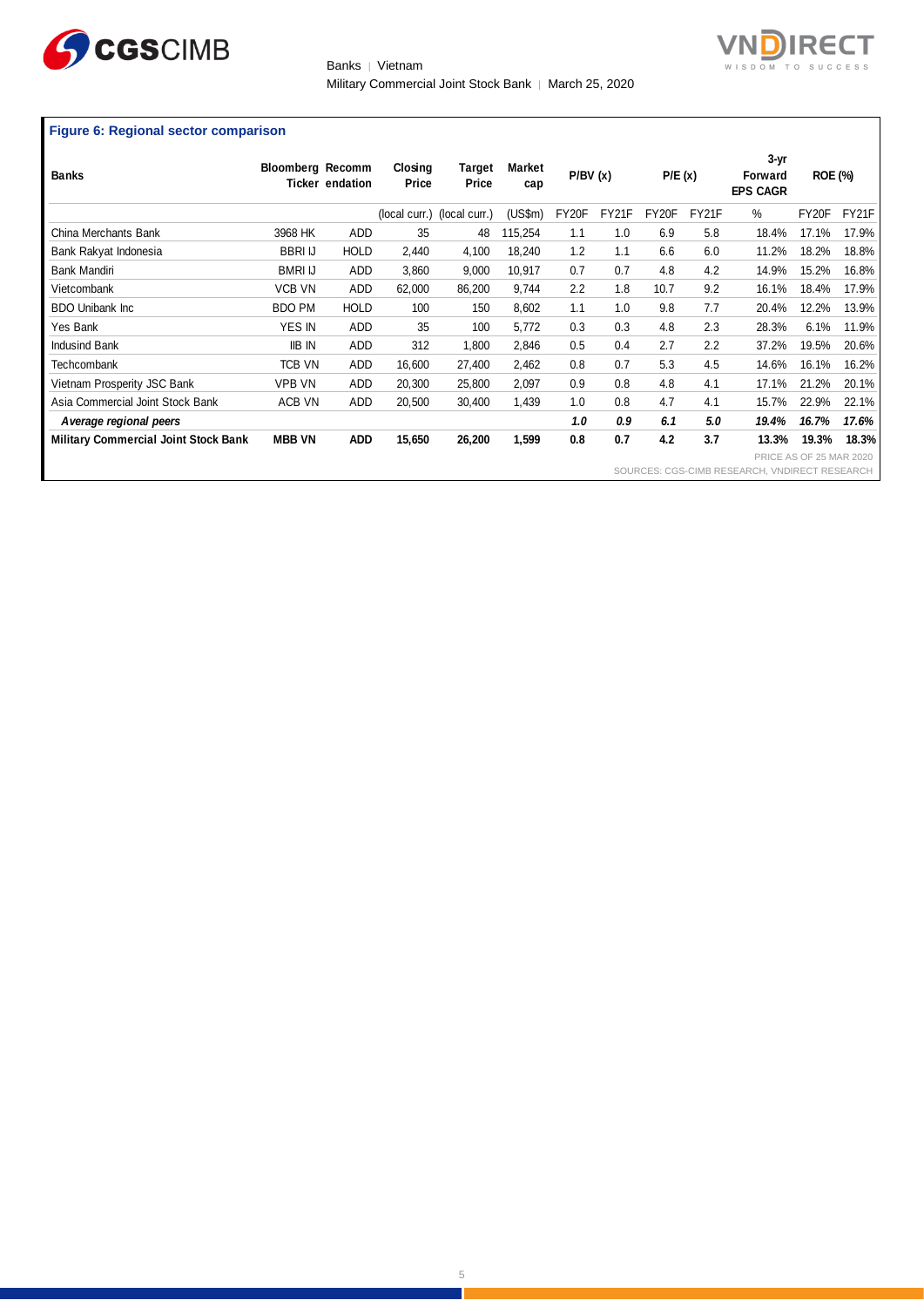



## **BY THE NUMBERS**



## **Profit & Loss**

| (VNDb)                                   | Dec-18A  | Dec-19A  | Dec-20F   | Dec-21F   | Dec-22F      |
|------------------------------------------|----------|----------|-----------|-----------|--------------|
| Net Interest Income                      | 14,583   | 18,000   | 20,120    | 23,091    | 27,113       |
| <b>Total Non-Interest Income</b>         | 4,953    | 6,650    | 8,286     | 10,047    | 11,840       |
| <b>Operating Revenue</b>                 | 19,537   | 24,650   | 28,406    | 33,138    | 38,953       |
| <b>Total Non-Interest Expenses</b>       | (8,734)  | (9, 724) | (11, 646) | (13, 586) | (15, 971)    |
| <b>Pre-provision Operating Profit</b>    | 10,803   | 14,927   | 16,760    | 19,551    | 22,982       |
| <b>Total Provision Charges</b>           | (3,035)  | (4,891)  | (5, 541)  | (6, 710)  | (7, 865)     |
| <b>Operating Profit After Provisions</b> | 7,767    | 10,036   | 11,218    | 12,842    | 15,117       |
| Pretax Income/(Loss) from Assoc.         | $\Omega$ | $\Omega$ | $\Omega$  | $\Omega$  | $\Omega$     |
| <b>Operating EBIT (incl Associates)</b>  | 7,767    | 10,036   | 11,218    | 12,842    | 15,117       |
| Non-Operating Income/(Expense)           | $\Omega$ | 0        | $\Omega$  | $\Omega$  | $\Omega$     |
| Profit Before Tax (pre-El)               | 7,767    | 10,036   | 11,218    | 12,842    | 15,117       |
| <b>Exceptional Items</b>                 |          |          |           |           |              |
| Pre-tax Profit                           | 7,767    | 10,036   | 11,218    | 12,842    | 15,117       |
| Taxation                                 | (1, 577) | (1,968)  | (2, 244)  | (2, 568)  | (3,023)      |
| Consolidation Adjustments & Others       |          |          |           |           |              |
| Exceptional Income - post-tax            |          |          |           |           |              |
| <b>Profit After Tax</b>                  | 6,190    | 8,069    | 8,975     | 10,273    | 12,094       |
| Minority Interests                       | (77)     | (246)    | (269)     | (308)     | (363)        |
| Pref. & Special Div                      | 0        | 0        | 0         | 0         | <sup>0</sup> |
| FX And Other Adj.                        | $\Omega$ | $\Omega$ | $\Omega$  | $\Omega$  | $\Omega$     |
| <b>Net Profit</b>                        | 6,113    | 7,823    | 8,705     | 9,965     | 11,731       |
| <b>Recurring Net Profit</b>              | 5,773    | 7,353    | 8,183     | 9,367     | 11,027       |

### **Balance Sheet Employment**

|                                  | Dec-18A | Dec-19A | Dec-20F | Dec-21F | Dec-22F |
|----------------------------------|---------|---------|---------|---------|---------|
| Gross Loans/Cust Deposits        | 89.5%   | 91.8%   | 93.4%   | 94.3%   | 94.7%   |
| Avg Loans/Avg Deposits           | 86.7%   | 90.7%   | 92.7%   | 93.9%   | 94.5%   |
| Avg Liquid Assets/Avg Assets     | 36.7%   | 35.6%   | 34.7%   | 34.3%   | 33.6%   |
| Avg Liquid Assets/Avg IEAs       | 38.5%   | 37.4%   | 36.5%   | 35.9%   | 35.0%   |
| Net Cust Loans/Assets            | 58.3%   | 60.0%   | 60.5%   | 61.4%   | 62.3%   |
| Net Cust Loans/Broad Deposits    | 67.8%   | 70.7%   | 72.4%   | 73.6%   | 74.5%   |
| Equity & Provns/Gross Cust Loans | 16.7%   | 16.5%   | 17.8%   | 18.5%   | 19.3%   |
| Asset Risk Weighting             | 105%    | 115%    | 115%    | 117%    | 119%    |
| Provision Charge/Avg Cust Loans  | 1.52%   | 2.10%   | 2.08%   | 2.22%   | 2.28%   |
| Provision Charge/Avg Assets      | 0.90%   | 1.26%   | 1.27%   | 1.37%   | 1.43%   |
| Total Write Offs/Average Assets  | 0.61%   | 1.26%   | 1.21%   | 1.23%   | 1.25%   |

SOURCES: VNDIRECT RESEARCH, COMPANY REPORTS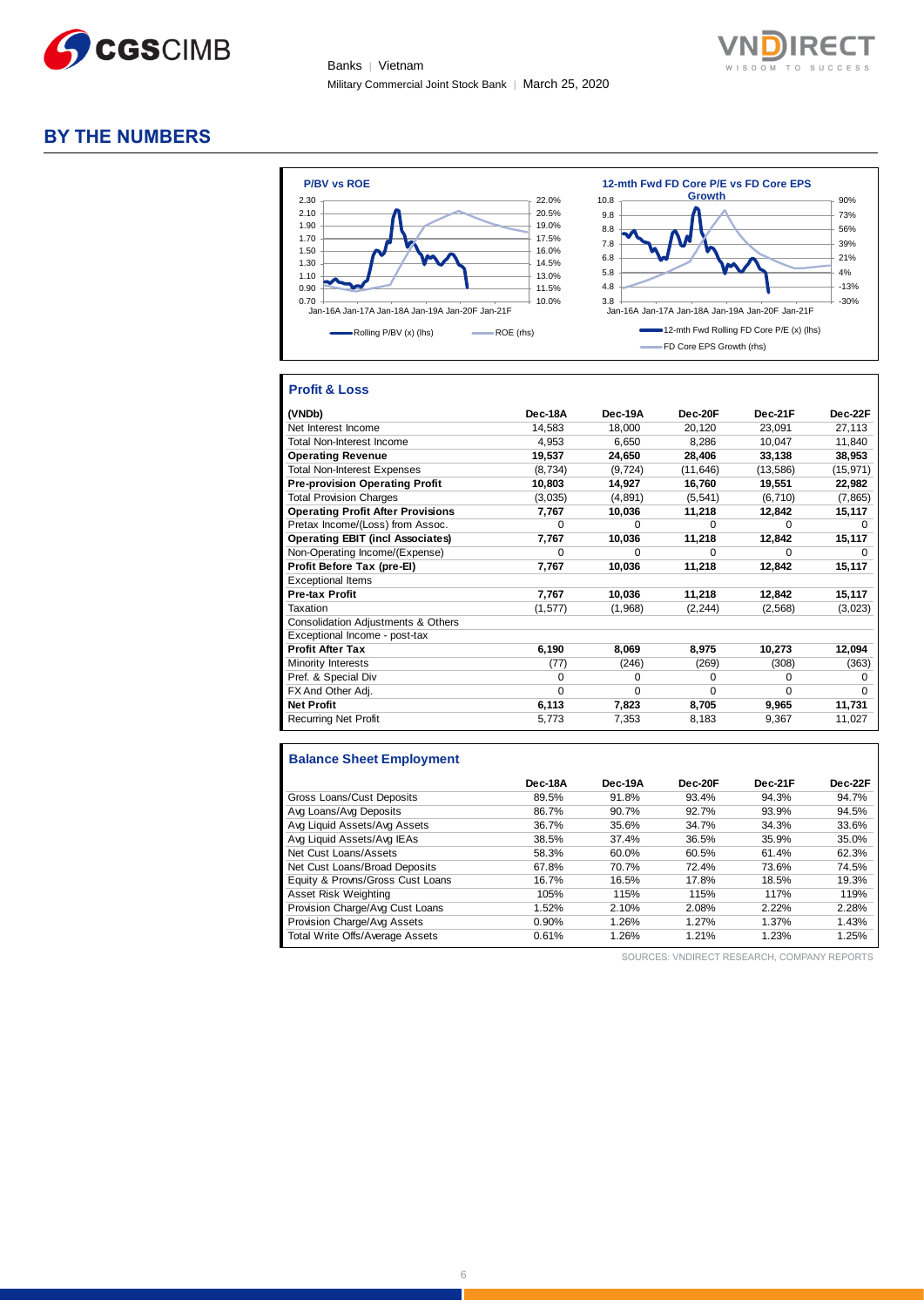

Banks | Vietnam Military Commercial Joint Stock Bank | March 25, 2020



# **BY THE NUMBERS… cont'd**

| <b>Balance Sheet</b>                          |          |          |         |              |          |
|-----------------------------------------------|----------|----------|---------|--------------|----------|
| (VNDb)                                        | Dec-18A  | Dec-19A  | Dec-20F | Dec-21F      | Dec-22F  |
| <b>Total Gross Loans</b>                      | 259.748  | 290.022  | 326.534 | 370.502      | 420.452  |
| Liquid Assets & Invst. (Current)              | 74.567   | 87.088   | 97.539  | 107.293      | 118.022  |
| Other Int. Earning Assets                     | 10.548   | 14,362   | 16,085  | 17.694       | 19,463   |
| <b>Total Gross Int. Earning Assets</b>        | 344,863  | 391,472  | 440,159 | 495,489      | 557,937  |
| <b>Total Provisions/Loan Loss Reserve</b>     | (3.469)  | (3, 493) | (3,762) | (4, 468)     | (5, 488) |
| <b>Total Net Interest Earning Assets</b>      | 341.394  | 387,980  | 436,397 | 491,021      | 552,449  |
| Intangible Assets                             | 1.113    | 1.156    | 1.237   | 1.324        | 1.416    |
| Other Non-Interest Earning Assets             | 18,082   | 20,007   | 21,408  | 22,906       | 24,510   |
| <b>Total Non-Interest Earning Assets</b>      | 19.195   | 21,163   | 22.645  | 24.230       | 25,926   |
| <b>Cash And Marketable Securities</b>         | 1,737    | 2.344    | 2.508   | 2.684        | 2,872    |
| Long-term Investments                         | $\Omega$ | 0        | 0       | <sup>0</sup> | $\Omega$ |
| <b>Total Assets</b>                           | 362,325  | 411,488  | 461.550 | 517,935      | 581,247  |
| <b>Customer Interest-Bearing Liabilities</b>  | 251.122  | 298,998  | 330,311 | 372.423      | 421.637  |
| <b>Bank Deposits</b>                          | 60.471   | 50.314   | 55.345  | 59.773       | 64.555   |
| Interest Bearing Liabilities: Others          | 2,958    | 319      | 320     | 321          | 322      |
| <b>Total Interest-Bearing Liabilities</b>     | 314.551  | 349.631  | 385.976 | 432.517      | 486.514  |
| Bank's Liabilities Under Acceptances          |          |          |         |              |          |
| <b>Total Non-Interest Bearing Liabilities</b> | 13.601   | 21,971   | 26.424  | 27.442       | 26,110   |
| <b>Total Liabilities</b>                      | 328,152  | 371,602  | 412,400 | 459,958      | 512,624  |
| <b>Shareholders' Equity</b>                   | 32.643   | 37,998   | 46.993  | 55.511       | 65,795   |
| Minority Interests                            | 1,530    | 1,888    | 2,157   | 2,465        | 2,828    |
| <b>Total Equity</b>                           | 34,173   | 39,886   | 49,150  | 57,976       | 68,623   |

# **Key Ratios**

|                                          | Dec-18A | Dec-19A | Dec-20F | Dec-21F | Dec-22F |
|------------------------------------------|---------|---------|---------|---------|---------|
| <b>Total Income Growth</b>               | 40.9%   | 26.2%   | 15.2%   | 16.7%   | 17.5%   |
| Operating Profit Growth                  | 37.3%   | 38.2%   | 12.3%   | 16.7%   | 17.5%   |
| Pretax Profit Growth                     | 68.3%   | 29.2%   | 11.8%   | 14.5%   | 17.7%   |
| Net Interest To Total Income             | 74.6%   | 73.0%   | 70.8%   | 69.7%   | 69.6%   |
| Cost Of Funds                            | 3.48%   | 3.97%   | 3.80%   | 3.88%   | 3.90%   |
| Return On Interest Earning Assets        | 7.72%   | 8.47%   | 8.20%   | 8.33%   | 8.55%   |
| Net Interest Spread                      | 4.24%   | 4.50%   | 4.40%   | 4.45%   | 4.65%   |
| Net Interest Margin (Avg Deposits)       | 6.34%   | 7.02%   | 6.99%   | 7.16%   | 7.43%   |
| Net Interest Margin (Avg RWA)            | 4.23%   | 4.22%   | 4.01%   | 4.06%   | 4.18%   |
| Provisions to Pre Prov. Operating Profit | 28.1%   | 32.8%   | 33.1%   | 34.3%   | 34.2%   |
| Interest Return On Average Assets        | 4.31%   | 4.65%   | 4.61%   | 4.71%   | 4.93%   |
| <b>Effective Tax Rate</b>                | 20.3%   | 19.6%   | 20.0%   | 20.0%   | 20.0%   |
| Net Dividend Payout Ratio                | 21.2%   | 18.2%   | 16.8%   | 14.7%   | 12.5%   |
| Return On Average Assets                 | 1.81%   | 2.02%   | 1.99%   | 2.03%   | 2.13%   |

## **Key Drivers**

|                                | Dec-18A | Dec-19A | Dec-20F | Dec-21F | Dec-22F |
|--------------------------------|---------|---------|---------|---------|---------|
| Loan Growth (%)                | 16.6%   | 16.6%   | 13.0%   | 14.0%   | 14.0%   |
| Net Interest Margin (%)        | 4.5%    | 4.9%    | 4.8%    | 4.9%    | 5.1%    |
| Non Interest Income Growth (%) | 87.0%   | 34.3%   | 24.6%   | 21.3%   | 17.8%   |
| Cost-income Ratio (%)          | 44.7%   | 39.4%   | 41.0%   | 41.0%   | 41.0%   |
| Net NPL Ratio (%)              | 0.6%    | 0.6%    | 0.8%    | 1.0%    | 1.0%    |
| Loan Loss Reserve (%)          | 112.3%  | 110.5%  | 98.1%   | 81.4%   | 85.2%   |
| GP Ratio (%)                   | 0.7%    | 0.7%    | 0.8%    | 0.8%    | 0.8%    |
| Tier 1 Ratio (%)               | 8.5%    | 8.1%    | 8.9%    | 9.2%    | 9.5%    |
| Total CAR (%)                  | 11.0%   | 10.1%   | 10.8%   | 10.9%   | 11.2%   |
| Deposit Growth (%)             | 9.0%    | 13.6%   | 11.0%   | 13.0%   | 13.5%   |
| Loan-deposit Ratio (%)         | 88.0%   | 90.5%   | 92.2%   | 93.0%   | 93.3%   |
| Gross NPL Ratio (%)            | 1.3%    | 1.2%    | 1.2%    | 1.6%    | 1.6%    |
| Fee Income Growth (%)          | 126.5%  | 24.4%   | 22.0%   | 24.0%   | 24.0%   |

SOURCES: VNDIRECT RESEARCH, COMPANY REPORTS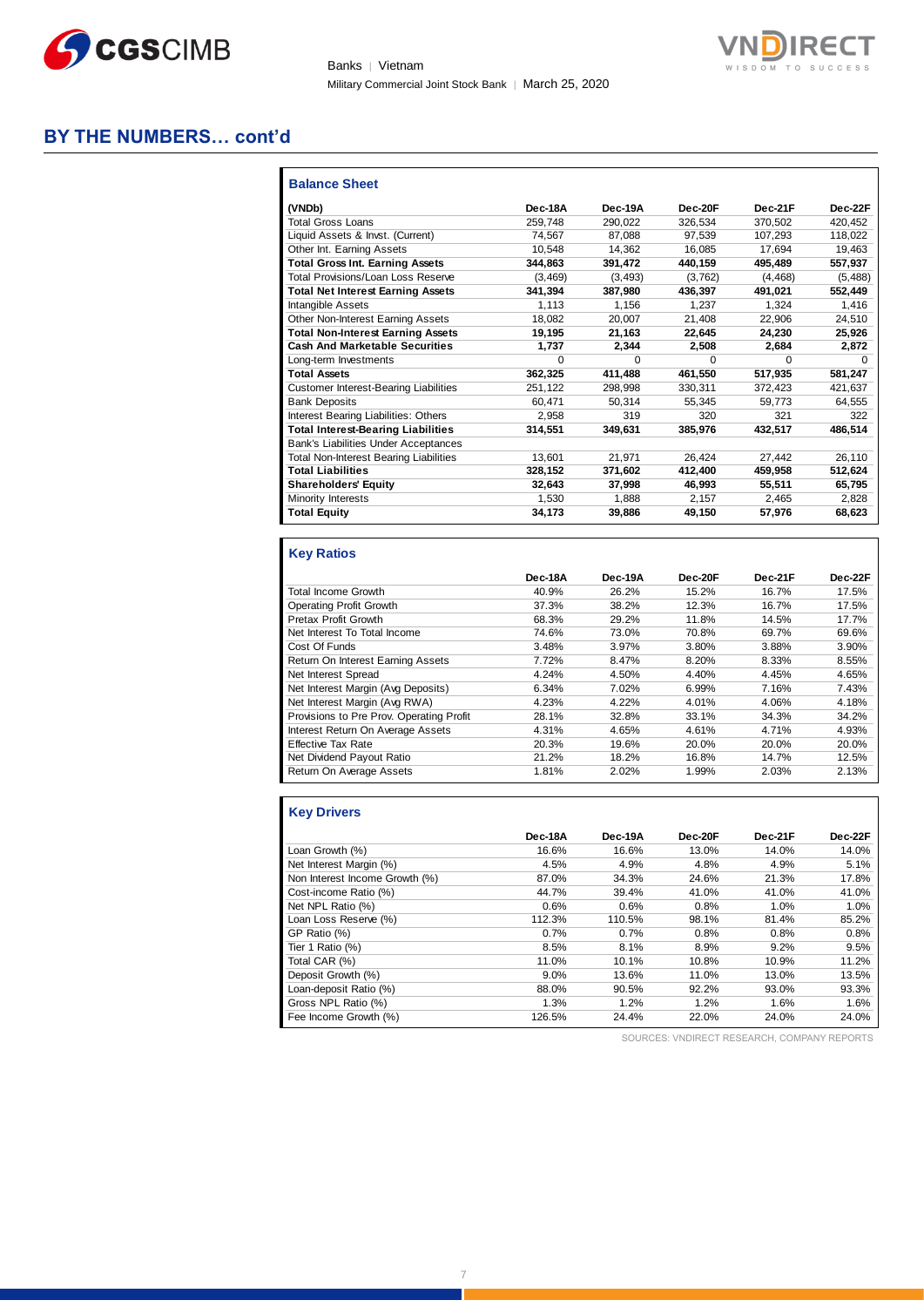



#### **DISCLAIMER**

The content of this report (including the views and opinions expressed therein, and the information comprised therein) has been prepared by and belongs to VNDIRECT Securities Corporation, and is distributed by CGS-CIMB pursuant to an arrangement between VNDIRECT Securities Corporation and CGS-CIMB. VNDIRECT Securities Corporation is not an affiliate of CGS-CIMB.

This report is not directed to, or intended for distribution to or use by, any person or entity who is a citizen or resident of or located in any locality, state, country or other jurisdiction where such distribution, publication, availability or use would be contrary to law or regulation.

By accepting this report, the recipient hereof represents and warrants that he is entitled to receive such report in accordance with the restrictions set forth below and agrees to be bound by the limitations contained herein (including the "Restrictions on Distributions" set out below). Any failure to comply with these limitations may constitute a violation of law. This publication is being supplied to you strictly on the basis that it will remain confidential. No part of this report may be (i) copied, photocopied, duplicated, stored or reproduced in any form by any means or (ii) redistributed or passed on, directly or indirectly, to any other person in whole or in part, for any purpose without the prior written consent of CGS-CIMB.

The information contained in this research report is prepared from data believed to be correct and reliable at the time of issue of this report.

VNDIRECT Securities Corporation may or may not issue regular reports on the subject matter of this report at any frequency and may cease to do so or change the periodicity of reports at any time. Neither VNDIRECT Securities Corporation nor CGS-CIMB is under any obligation to update this report in the event of a material change to the information contained in this report. Neither VNDIRECT Securities Corporation nor CGS-CIMB has any and will accept any, obligation to (i) check or ensure that the contents of this report remain current, reliable or relevant, (ii) ensure that the content of this report constitutes all the information a prospective investor may require, (iii) ensure the adequacy, accuracy, completeness, reliability or fairness of any views, opinions and information, and accordingly, VNDIRECT Securities Corporation, CGS-CIMB and their respective affiliates and related persons including China Galaxy International Financial Holdings Limited ("CGIFHL") and CIMB Group Sdn. Bhd. ("CIMBG") and their respective related corporations (and their respective directors, associates, connected persons and/or employees) shall not be liable in any manner whatsoever for any consequences (including but not limited to any direct, indirect or consequential losses, loss of profits and damages) of any reliance thereon or usage thereof. In particular, VNDIRECT Securities Corporation and CGS-CIMB disclaim all responsibility and liability for the views and opinions set out in this report.

Unless otherwise specified, this report is based upon reasonable sources. Such sources will, unless otherwise specified, for market data, be market data and prices available from the main stock exchange or market where the relevant security is listed, or, where appropriate, any other market. Information on the accounts and business of company(ies) will generally be based on published statements of the company(ies), information disseminated by regulatory information services, other publicly available information and information resulting from our research. Whilst every effort is made to ensure that statements of facts made in this report are accurate, all estimates, projections, forecasts, expressions of opinion and other subjective judgments contained in this report are based on assumptions considered to be reasonable as of the date of the document in which they are contained and must not be construed as a representation that the matters referred to therein will occur. Past performance is not a reliable indicator of future performance. The value of investments may go down as well as up and those investing may, depending on the investments in question, lose more than the initial investment. No report shall constitute an offer or an invitation by or on behalf of CGS-CIMB or VNDIRECT Securities Corporation, or their respective affiliates (including CGIFHL, CIMBG and their respective related corporations) to any person to buy or sell any investments.

CGS-CIMB and/or VNDIRECT Securities Corporation and/or their respective affiliates and related corporations (including CGIFHL, CIMBG and their respective related corporations), their respective directors, associates, connected parties and/or employees may own or have positions in securities of the company(ies) covered in this research report or any securities related thereto and may from time to time add to or dispose of, or may be materially interested in, any such securities. Further, CGS-CIMB and/or VNDIRECT Securities Corporation, and/or their respective affiliates and their respective related corporations (including CGIFHL, CIMBG and their respective related corporations) do and seek to do business with the company(ies) covered in this research report and may from time to time act as market maker or have assumed an underwriting commitment in securities of such company(ies), may sell them to or buy them from customers on a principal basis and may also perform or seek to perform significant investment banking, advisory, underwriting or placement services for or relating to such company(ies) as well as solicit such investment, advisory or other services from any entity mentioned in this report.

CGS-CIMBand/or VNDIRECT Securities Corporation and/or their respective affiliates (including CGIFHL, CIMBG and their respective related corporations) may enter into an agreement with the company(ies) covered in this report relating to the production of research reports. CGS-CIMB and/or VNDIRECT Securities Corporation may disclose the contents of this report to the company(ies) covered by it and may have amended the contents of this report following such disclosure.

The analyst responsible for the production of this report hereby certifies that the views expressed herein accurately and exclusively reflect his or her personal views and opinions about any and all of the issuers or securities analysed in this report and were prepared independently and autonomously. No part of the compensation of the analyst(s) was, is, or will be directly or indirectly related to the inclusion of specific recommendations(s) or view(s) in this report. The analyst(s) who prepared this research report is prohibited from receiving any compensation, incentive or bonus based on specific investment banking transactions or for providing a specific recommendation for, or view of, a particular company. Information barriers and other arrangements may be established where necessary to prevent conflicts of interests arising. However, the analyst(s) may receive compensation that is based on his/their coverage of company(ies) in the performance of his/their duties or the performance of his/their recommendations and the research personnel involved in the preparation of this report may also participate in the solicitation of the businesses as described above. In reviewing this research report, an investor should be aware that any or all of the foregoing, among other things, may give rise to real or potential conflicts of interest. Additional information is, subject to the duties of confidentiality, available on request.

The term "VNDIRECT Securities Corporation" shall, unless the context otherwise requires, mean VNDIRECT Securities Corporation and its affiliates, subsidiaries and related companies. The term "CGS-CIMB" shall denote, where appropriate, the relevant entity distributing or disseminating the report in the particular jurisdiction referenced below, or, in every other case except as otherwise stated herein, CGS-CIMB Securities International Pte. Ltd. and its affiliates, subsidiaries and related corporations.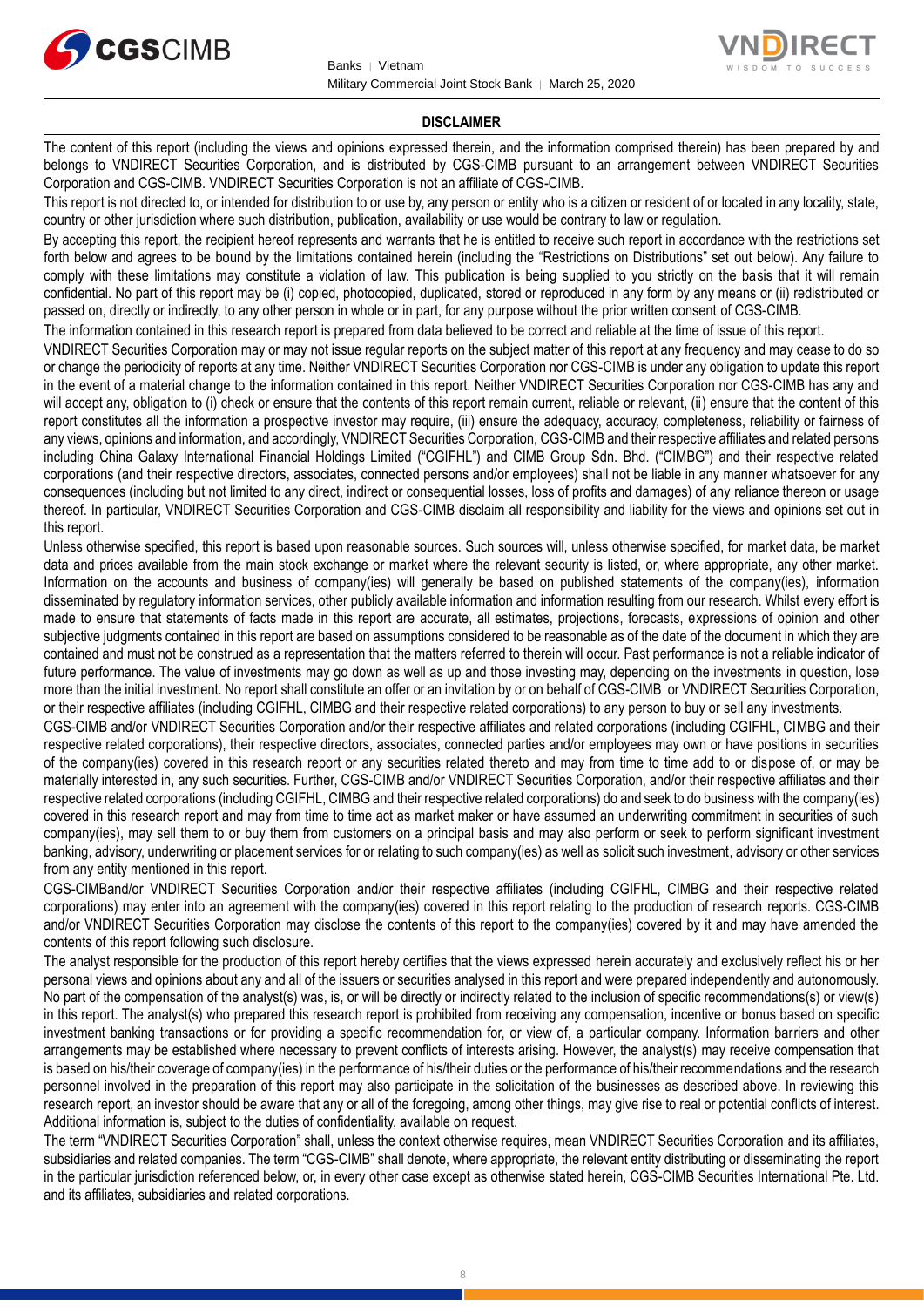



| <b>CGS-CIMB</b> |                                                                                   |                                                                 |
|-----------------|-----------------------------------------------------------------------------------|-----------------------------------------------------------------|
| Country         | <b>CGS-CIMB Entity</b>                                                            | <b>Regulated by</b>                                             |
| Hong Kong       | CGS-CIMB Securities (Hong Kong) Limited                                           | Securities and Futures Commission Hong Kong                     |
| India           | CGS-CIMB Securities (India) Private Limited                                       | Securities and Exchange Board of India (SEBI)                   |
| Indonesia       | PT CGS-CIMB Sekuritas Indonesia                                                   | Financial Services Authority of Indonesia                       |
| Malaysia        | CGS-CIMB Securities Sdn. Bhd. (formerly known<br>as Jupiter Securities Sdn. Bhd.) | Securities Commission Malaysia                                  |
| Singapore       | CGS-CIMB Research Pte. Ltd.                                                       | Monetary Authority of Singapore                                 |
| South Korea     | CGS-CIMB Securities (Hong Kong) Limited,<br>Korea Branch                          | Financial Services Commission and Financial Supervisory Service |
| Thailand        | CGS-CIMB Securities (Thailand) Co. Ltd.                                           | Securities and Exchange Commission Thailand                     |

(i) As of February 29, 2020 VNDIRECT Securities Corporation has a proprietary position in the securities (which may include but not limited to shares, warrants, call warrants and/or any other derivatives) in the following company or companies covered or recommended in this report:  $(a)$  -

(ii) As of March 25, 2020, the analyst(s) who prepared this report, and the associate(s), has / have an interest in the securities (which may include but not limited to shares, warrants, call warrants and/or any other derivatives) in the following company or companies covered or recommended in this report:

(a) -

This report does not purport to contain all the information that a prospective investor may require. CGS-CIMB, VNDIRECT Securities Corporation and their respective affiliates (including CGIFHL, CIMBG and their related corporations) do not make any guarantee, representation or warranty, express or implied, as to the adequacy, accuracy, completeness, reliability or fairness of any such information and opinion contained in this report. None of CGS-CIMB, VNDIRECT Securities Corporation and their respective affiliates and related persons (including CGIFHL, CIMBG and their related corporations) shall be liable in any manner whatsoever for any consequences (including but not limited to any direct, indirect or consequential losses, loss of profits and damages) of any reliance thereon or usage thereof.

This report is general in nature and has been prepared for information purposes only. It is intended for circulation amongst CGS-CIMB's and its affiliates' (including CGIFHL's, CIMBG's and their respective related corporations') clients generally and does not have regard to the specific investment objectives, financial situation and the particular needs of any specific person who may receive this report. The information and opinions in this report are not and should not be construed or considered as an offer, recommendation or solicitation to buy or sell the subject securities, related investments or other financial instruments or any derivative instrument, or any rights pertaining thereto.

Investors are advised to make their own independent evaluation of the information contained in this research report, consider their own individual investment objectives, financial situation and particular needs and consult their own professional and financial advisers as to the legal, business, financial, tax and other aspects before participating in any transaction in respect of the securities of company(ies) covered in this research report. The securities of such company(ies) may not be eligible for sale in all jurisdictions or to all categories of investors.

Restrictions on Distributions

**Australia:** Despite anything in this report to the contrary, this research is issued by VNDIRECT Securities Corporation and provided in Australia by CGS-CIMB Securities (Singapore) Pte. Ltd. and CGS-CIMB Securities (Hong Kong) Limited. This research is only available in Australia to persons who are "wholesale clients" (within the meaning of the Corporations Act 2001 (Cth) and is supplied solely for the use of such wholesale clients and shall not be distributed or passed on to any other person. You represent and warrant that if you are in Australia, you are a "wholesale client". This research is of a general nature only and has been prepared without taking into account the objectives, financial situation or needs of the individual recipient. CGS-CIMB Securities (Singapore) Pte. Ltd. and CGS-CIMB Securities (Hong Kong) Limited do not hold, and are not required to hold an Australian financial services license. CGS-CIMB Securities (Singapore) Pte. Ltd. and CGS-CIMB Securities (Hong Kong) Limited rely on "passporting" exemptions for entities appropriately licensed by the Monetary Authority of Singapore (under ASIC Class Order 03/1102) and the Securities and Futures Commission in Hong Kong (under ASIC Class Order 03/1103).

**Canada:** This research report has not been prepared in accordance with the disclosure requirements of Dealer Member Rule 3400 – Research Restrictions and Disclosure Requirements of the Investment Industry Regulatory Organization of Canada. For any research report distributed by CIBC, further disclosures related to CIBC conflicts of interest can be found at https://researchcentral.cibcwm.com.

**China:** For the purpose of this report, the People's Republic of China ("PRC") does not include the Hong Kong Special Administrative Region, the Macau Special Administrative Region or Taiwan. The distributor of this report has not been approved or licensed by the China Securities Regulatory Commission or any other relevant regulatory authority or governmental agency in the PRC. This report contains only marketing information. The distribution of this report is not an offer to buy or sell to any person within or outside PRC or a solicitation to any person within or outside of PRC to buy or sell any instruments described herein. This report is being issued outside the PRC to a limited number of institutional investors and may not be provided to any person other than the original recipient and may not be reproduced or used for any other purpose.

**France:** Only qualified investors within the meaning of French law shall have access to this report. This report shall not be considered as an offer to subscribe to, or used in connection with, any offer for subscription or sale or marketing or direct or indirect distribution of financial instruments and it is not intended as a solicitation for the purchase of any financial instrument.

**Germany:** This report is only directed at persons who are professional investors as defined in sec 31a(2) of the German Securities Trading Act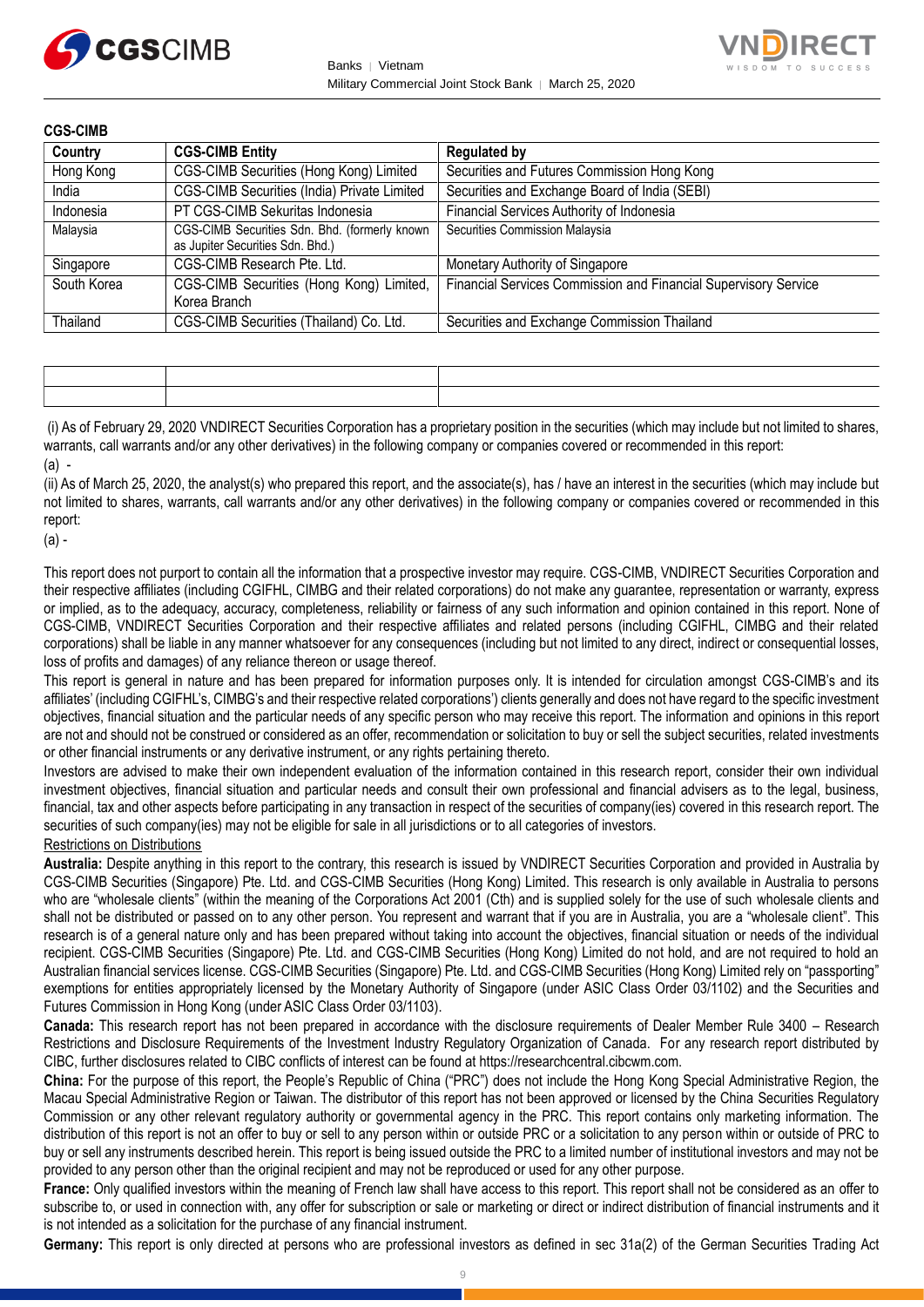



(WpHG). This publication constitutes research of a non-binding nature on the market situation and the investment instruments cited here at the time of the publication of the information.

The current prices/yields in this issue are based upon closing prices from Bloomberg as of the day preceding publication. Please note that neither the German Federal Financial Supervisory Agency (BaFin), nor any other supervisory authority exercises any control over the content of this report.

**Hong Kong:** This report is issued by VNDIRECT Securities Corporation and distributed in Hong Kong by CGS-CIMB Securities (Hong Kong) Limited ("CHK") which is licensed in Hong Kong by the Securities and Futures Commission for Type 1 (dealing in securities), Type 4 (advising on securities) and Type 6 (advising on corporate finance) activities. Any investors wishing to purchase or otherwise deal in the securities covered in this report should contact the Head of Sales at CGS-CIMB Securities (Hong Kong) Limited. The views and opinions in this research report are of VNDIRECT Securities Corporation as of the date hereof and are subject to change. If the Financial Services and Markets Act of the United Kingdom or the rules of the Financial Conduct Authority apply to a recipient, our obligations owed to such recipient therein are unaffected. CHK has no obligation to update the opinion or the information in this research report.

CHK does not make a market on other securities mentioned in the report.

#### **India:**

This report is issued by VNDIRECT Securities Corporation and distributed in India by CGS-CIMB Securities (India) Private Limited ("CGS-CIMB India"). CGS-CIMB India is a subsidiary of CGS-CIMB Securities International Pte. Ltd. which in turn is a 50:50 joint venture company of CGIFHL and CIMBG. The details of the members of the group of companies of CGS-CIMB can be found at www.cgs-cimb.com, CGIFHL at www.chinastock.com.hk/en/ACG/ContactUs/index.aspx and CIMBG at www.cimb.com/en/who-we-are.html. CGS-CIMB India is registered with the National Stock Exchange of India Limited and BSE Limited as a trading and clearing member (Merchant Banking Number: INM000012037) under the Securities and Exchange Board of India (Stock Brokers and Sub-Brokers) Regulations, 1992. In accordance with the provisions of Regulation 4(g) of the Securities and Exchange Board of India (Investment Advisers) Regulations, 2013, CGS-CIMB India is not required to seek registration with the Securities and Exchange Board of India ("SEBI") as an Investment Adviser. CGS-CIMB India is registered with SEBI (SEBI Registration Number: INZ000157134) as a Research Analyst (INH000000669) pursuant to the SEBI (Research Analysts) Regulations, 2014 ("Regulations").

This report does not take into account the particular investment objectives, financial situations, or needs of the recipients. It is not intended for and does not deal with prohibitions on investment due to law/jurisdiction issues etc. which may exist for certain persons/entities. Recipients should rely on their own investigations and take their own professional advice before investment.

The report is not a "prospectus" as defined under Indian Law, including the Companies Act, 2013, and is not, and shall not be, approved by, or filed or registered with, any Indian regulator, including any Registrar of Companies in India, SEBI, any Indian stock exchange, or the Reserve Bank of India. No offer, or invitation to offer, or solicitation of subscription with respect to any such securities listed or proposed to be listed in India is being made, or intended to be made, to the public, or to any member or section of the public in India, through or pursuant to this report.

The research analysts, strategists or economists principally responsible for the preparation of this research report are segregated from the other activities of CGS-CIMB India and they have received compensation based upon various factors, including quality, accuracy and value of research, firm profitability or revenues, client feedback and competitive factors. Research analysts', strategists' or economists' compensation is not linked to investment banking or capital markets transactions performed or proposed to be performed by CGS-CIMB India or its affiliates.

CGS-CIMB India does not have actual / beneficial ownership of 1% or more securities of the subject company in this research report, at the end of the month immediately preceding the date of publication of this research report. However, since affiliates of CGS-CIMB India are engaged in the financial services business, they might have in their normal course of business financial interests or actual / beneficial ownership of one per cent or more in various companies including the subject company in this research report.

CGS-CIMB India or its associates, may: (a) from time to time, have long or short position in, and buy or sell the securities of the subject company in this research report; or (b) be engaged in any other transaction involving such securities and earn brokerage or other compensation or act as a market maker in the financial instruments of the subject company in this research report or act as an advisor or lender/borrower to such company or may have any other potential conflict of interests with respect to any recommendation and other related information and opinions.

CGS-CIMB India, its associates and the analyst engaged in preparation of this research report have not received any compensation for investment banking, merchant banking or brokerage services from the subject company mentioned in the research report in the past 12 months.

CGS-CIMB India, its associates and the analyst engaged in preparation of this research report have not managed or co-managed public offering of securities for the subject company mentioned in the research report in the past 12 months. The analyst from CGS-CIMB India engaged in preparation of this research report or his/her relative (a) do not have any financial interests in the subject company mentioned in this research report; (b) do not own 1% or more of the equity securities of the subject company mentioned in the research report as of the last day of the month preceding the publication of the research report; (c) do not have any material conflict of interest at the time of publication of the research report.

**Indonesia:** This report is issued by VNDIRECT Securities Corporation and distributed by PT CGS-CIMB Sekuritas Indonesia ("CGS-CIMB Indonesia"). The views and opinions in this research report are not our own but of VNDIRECT Securities Corporation as of the date hereof and are subject to change. CGS-CIMB Indonesia has no obligation to update the opinion or the information in this research report. This report is for private circulation only to clients of CGS-CIMB Indonesia. Neither this report nor any copy hereof may be distributed in Indonesia or to any Indonesian citizens wherever they are domiciled or to Indonesian residents except in compliance with applicable Indonesian capital market laws and regulations.

This research report is not an offer of securities in Indonesia. The securities referred to in this research report have not been registered with the Financial Services Authority (Otoritas Jasa Keuangan) pursuant to relevant capital market laws and regulations, and may not be offered or sold within the territory of the Republic of Indonesia or to Indonesian citizens through a public offering or in circumstances which constitute an offer within the meaning of the Indonesian capital market law and regulations.

**Ireland:** CGS-CIMB is not an investment firm authorised in the Republic of Ireland and no part of this document should be construed as CGS-CIMB acting as, or otherwise claiming or representing to be, an investment firm authorised in the Republic of Ireland.

**Malaysia:** This report is issued by VNDIRECT Securities Corporation and distributed in Malaysia by CGS-CIMB Securities Sdn. Bhd. (formerly known as Jupiter Securities Sdn. Bhd.) ("CGS-CIMB Malaysia") solely for the benefit of and for the exclusive use of our clients. Recipients of this report are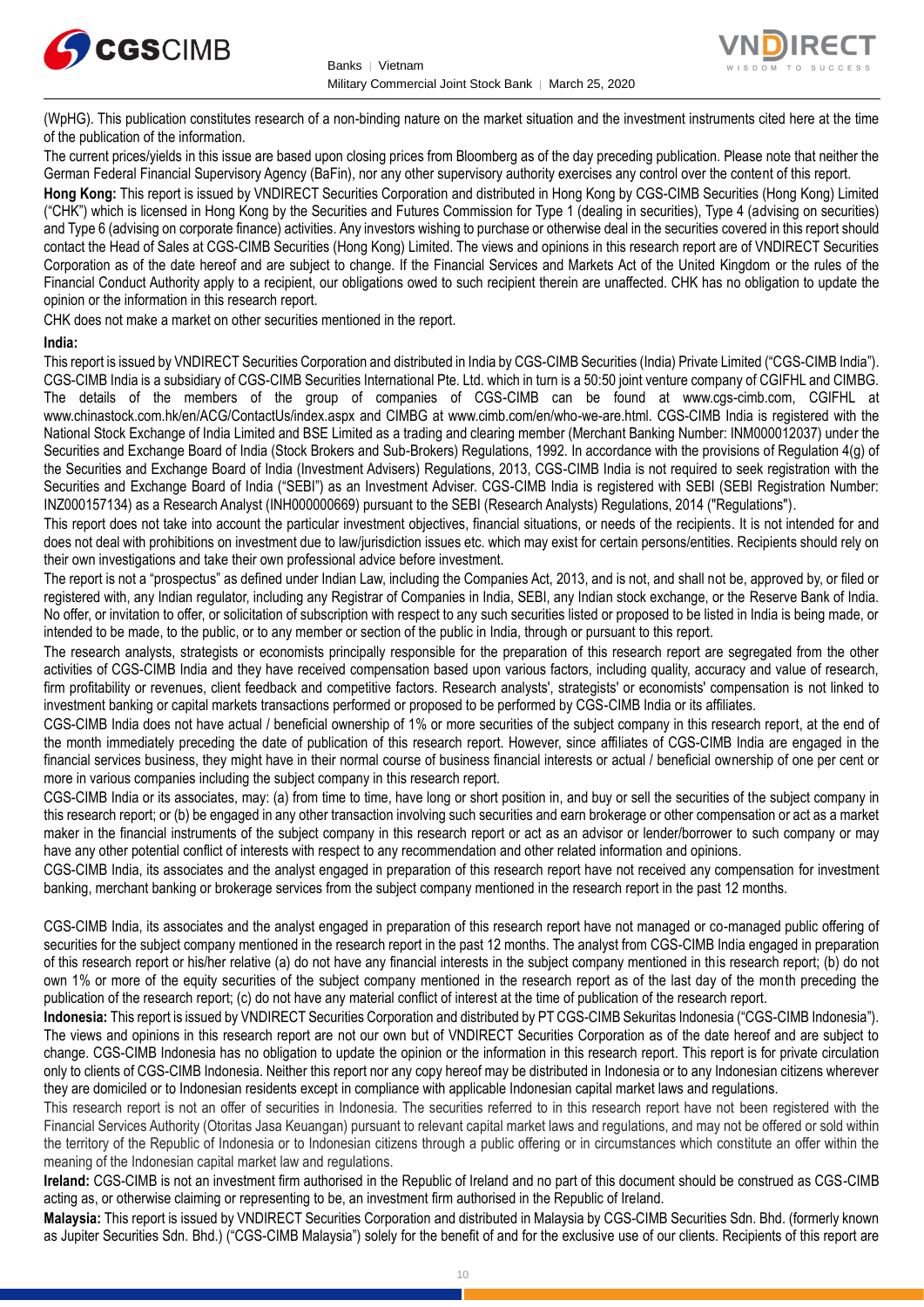



to contact CGS-CIMB Malaysia, at 29th Floor Menara CIMB No. 1 Jalan Stesen Sentral 2, Kuala Lumpur Sentral 50470 Kuala Lumpur, Malaysia, in respect of any matters arising from or in connection with this report. CGS-CIMB Malaysia has no obligation to update, revise or reaffirm the opinion or the information in this research report after the date of this report.

**New Zealand:** In New Zealand, this report is for distribution only to persons who are wholesale clients pursuant to section 5C of the Financial Advisers Act 2008.

**Singapore:** This report is issued by VNDIRECT Securities Corporation and distributed by CGS-CIMB Research Pte Ltd ("CGS-CIMBR"). CGS-CIMBR is a financial adviser licensed under the Financial Advisers Act, Cap 110 ("FAA") for advising on investment products, by issuing or promulgating research analyses or research reports, whether in electronic, print or other form. Accordingly CGS-CIMBR is a subject to the applicable rules under the FAA unless it is able to avail itself to any prescribed exemptions.

Recipients of this report are to contact CGS-CIMB Research Pte Ltd, 50 Raffles Place, #16-02 Singapore Land Tower, Singapore in respect of any matters arising from, or in connection with this report. CGS-CIMBR has no obligation to update the opinion or the information in this research report. This publication is strictly confidential and is for private circulation only. If you have not been sent this report by CGS-CIMBR directly, you may not rely, use or disclose to anyone else this report or its contents.

If the recipient of this research report is not an accredited investor, expert investor or institutional investor, CGS-CIMBR accepts legal responsibility for the contents of the report without any disclaimer limiting or otherwise curtailing such legal responsibility. If the recipient is an accredited investor, expert investor or institutional investor, the recipient is deemed to acknowledge that CGS-CIMBR is exempt from certain requirements under the FAA and its attendant regulations, and as such, is exempt from complying with the following :

(a) Section 25 of the FAA (obligation to disclose product information);

(b) Section 27 (duty not to make recommendation with respect to any investment product without having a reasonable basis where you may be reasonably expected to rely on the recommendation) of the FAA;

(c) MAS Notice on Information to Clients and Product Information Disclosure [Notice No. FAA-N03];

(d) MAS Notice on Recommendation on Investment Products [Notice No. FAA-N16];

(e) Section 36 (obligation on disclosure of interest in securities), and

(f) any other laws, regulations, notices, directive, guidelines, circulars and practice notes which are relates to the above, to the extent permitted by applicable laws, as may be amended from time to time, and any other laws, regulations, notices, directive, guidelines, circulars, and practice notes as we may notify you from time to time. In addition, the recipient who is an accredited investor, expert investor or institutional investor acknowledges that a CGS-CIMBR is exempt from Section 27 of the FAA, the recipient will also not be able to file a civil claim against CGS-CIMBR for any loss or damage arising from the recipient's reliance on any recommendation made by CGS-CIMBR which would otherwise be a right that is available to the recipient under Section 27 of the FAA, the recipient will also not be able to file a civil claim against CGS-CIMBR for any loss or damage arising from the recipient's reliance on any recommendation made by CGS-CIMBR which would otherwise be a right that is available to the recipient under Section 27 of the FAA.

CGS-CIMBR, its affiliates and related corporations, their directors, associates, connected parties and/or employees may own or have positions in securities of the company(ies) covered in this research report or any securities related thereto and may from time to time add to or dispose of, or may be materially interested in, any such securities. Further, CGS-CIMBR, its affiliates and its related corporations do and seek to do business with the company(ies) covered in this research report and may from time to time act as market maker or have assumed an underwriting commitment in securities of such company(ies), may sell them to or buy them from customers on a principal basis and may also perform or seek to perform significant investment banking, advisory, underwriting or placement services for or relating to such company(ies) as well as solicit such investment, advisory or other services from any entity mentioned in this report.

As of March 25, 2020,, CGS-CIMBR does not have a proprietary position in the recommended securities in this report.

CGS-CIMBR does not make a market on the securities mentioned in the report.

**South Korea:** This report is issued by VNDIRECT Securities Corporation and distributed in South Korea by CGS-CIMB Securities (Hong Kong) Limited, Korea Branch ("CGS-CIMB Korea") which is licensed as a cash equity broker, and regulated by the Financial Services Commission and Financial Supervisory Service of Korea. In South Korea, this report is for distribution only to professional investors under Article 9(5) of the Financial Investment Services and Capital Market Act of Korea ("FSCMA").

**Spain:** This document is a research report and it is addressed to institutional investors only. The research report is of a general nature and not personalised and does not constitute investment advice so, as the case may be, the recipient must seek proper advice before adopting any investment decision. This document does not constitute a public offering of securities.

CGS-CIMB is not registered with the Spanish Comision Nacional del Mercado de Valores to provide investment services.

**Sweden:** This report contains only marketing information and has not been approved by the Swedish Financial Supervisory Authority. The distribution of this report is not an offer to sell to any person in Sweden or a solicitation to any person in Sweden to buy any instruments described herein and may not be forwarded to the public in Sweden.

**Switzerland:** This report has not been prepared in accordance with the recognized self-regulatory minimal standards for research reports of banks issued by the Swiss Bankers' Association (Directives on the Independence of Financial Research).

**Thailand:** This report is issued by VNDIRECT Securities Corporation and distributed by CGS-CIMB Securities (Thailand) Co. Ltd. ("CGS-CIMB Thailand") based upon sources believed to be reliable (but their accuracy, completeness or correctness is not guaranteed). The statements or expressions of opinion herein were arrived at after due and careful consideration for use as information for investment. Such opinions are subject to change without notice and CGS-CIMB Thailand has no obligation to update the opinion or the information in this research report.

CGS-CIMB Thailand may act or acts as Market Maker, and issuer and offerer of Derivative Warrants and Structured Note which may have the following securities as its underlying securities. Investors should carefully read and study the details of the derivative warrants in the prospectus before making investment decisions.

AAV, ADVANC, AEONTS, AMATA, AOT, AWC, BANPU, BBL, BCH, BCP, BCPG, BDMS, BEC, BEM, BGC, BGRIM, BH, BJC, BPP, BTS, CBG, CENTEL, CHG, CK, CKP, COM7, CPALL, CPF, CPN, DELTA, DTAC, EA, EGCO, EPG, ERW, ESSO, GFPT, GLOBAL, GPSC, GULF, GUNKUL,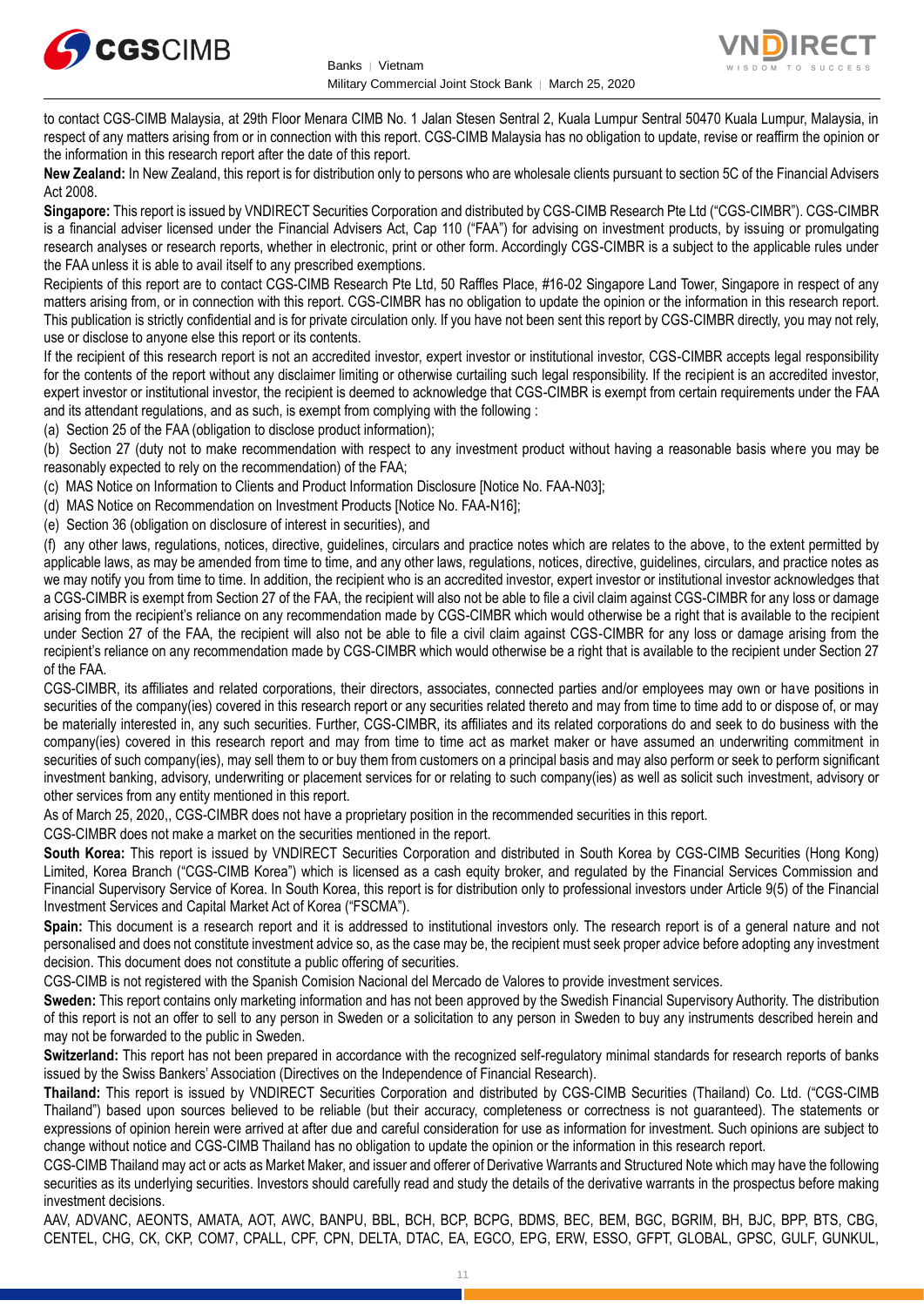



HANA, HMPRO, INTUCH, IRPC, IVL, JAS, JMT, KBANK, KCE, KKP, KTB, KTC, LH, MAJOR, MBK, MEGA, MINT, MTC, ORI, OSP, PLANB, PRM, PSH, PSL, PTG, PTT, PTTEP, PTTGC, QH, RATCH, RS, SAWAD, SCB, SCC, SGP, SPALI, SPRC, STA, STEC, STPI, SUPER, TASCO, TCAP, THAI, THANI, THG, TISCO, TKN, TMB, TOA, TOP, TPIPP, TQM, TRUE, TTW, TU, VGI, WHA, BEAUTY, JMART, LPN, SISB, WORK. **Corporate Governance Report:**

The disclosure of the survey result of the Thai Institute of Directors Association ("IOD") regarding corporate governance is made pursuant to the policy of the Office of the Securities and Exchange Commission. The survey of the IOD is based on the information of a company listed on the Stock Exchange of Thailand and the Market for Alternative Investment disclosed to the public and able to be accessed by a general public investor. The result, therefore, is from the perspective of a third party. It is not an evaluation of operation and is not based on inside information.

The survey result is as of the date appearing in the Corporate Governance Report of Thai Listed Companies. As a result, the survey result may be changed after that date. CGS-CIMB Thailand does not confirm nor certify the accuracy of such survey result.

| <b>Coord</b><br>Range:<br>-5COFF | 100<br>90 | 80<br>0C<br>. .<br>vü | $\overline{\phantom{a}}$<br><b>70</b><br>v | $\sim$ $\sim$<br>Below<br>u or | No<br>Result<br>urve <sup>،</sup> |
|----------------------------------|-----------|-----------------------|--------------------------------------------|--------------------------------|-----------------------------------|
| <b>Descript</b><br>ription:      | xcellent  | Verv .<br>000ز        | Good<br>- - - -                            | N/A                            |                                   |

**United Arab Emirates:** The distributor of this report has not been approved or licensed by the UAE Central Bank or any other relevant licensing authorities or governmental agencies in the United Arab Emirates. This report is strictly private and confidential and has not been reviewed by, deposited or registered with UAE Central Bank or any other licensing authority or governmental agencies in the United Arab Emirates. This report is being issued outside the United Arab Emirates to a limited number of institutional investors and must not be provided to any person other than the original recipient and may not be reproduced or used for any other purpose. Further, the information contained in this report is not intended to lead to the sale of investments under any subscription agreement or the conclusion of any other contract of whatsoever nature within the territory of the United Arab Emirates.

**United Kingdom and European Economic Area (EEA):** In the United Kingdom and European Economic Area, this material is issued by VNDIRECT Securities Corporation and is being distributed by CGS-CIMB Securities (UK) Limited ("CGS-CIMB UK"). CGS-CIMB UK is authorized and regulated by the Financial Conduct Authority and its registered office is at 27 Knightsbridge, London, SW1X7YB. The material distributed by CGS-CIMB UK has been prepared in accordance with CGS-CIMB's policies for managing conflicts of interest arising as a result of publication and distribution of this material. This material is for distribution only to, and is solely directed at, selected persons on the basis that those persons: (a) are eligible counterparties and professional clients of CGS-CIMB UK; (b) have professional experience in matters relating to investments falling within Article 19(5) of the Financial Services and Markets Act 2000 (Financial Promotion) Order 2005 (as amended, the "Order"), (c) fall within Article 49(2)(a) to (d) ("high net worth companies, unincorporated associations etc") of the Order; (d) are outside the United Kingdom subject to relevant regulation in each jurisdiction, material(all such persons together being referred to as "relevant persons"). This material is directed only at relevant persons and must not be acted on or relied on by persons who are not relevant persons. Any investment or investment activity to which this material relates is available only to relevant persons and will be engaged in only with relevant persons.

Where this material is labelled as non-independent, it does not provide an impartial or objective assessment of the subject matter and does not constitute independent "research" (cannot remove research from here under the applicable rules of the Financial Conduct Authority in the UK. Consequently, any such non-independent material will not have been prepared in accordance with legal requirements designed to promote the independence of research (cannot remove research from here) and will not subject to any prohibition on dealing ahead of the dissemination of research. Any such non-independent material must be considered as a marketing communication.

**United States:** This research report is issued by VNDIRECT Securities Corporation and distributed in the United States of America by CGS-CIMB Securities (USA) Inc, a U.S. registered broker-dealer and a related company of CGS-CIMB Securities Sdn. Bhd. (formerly known as Jupiter Securities Sdn. Bhd.), CGS-CIMB Research Pte Ltd, PT CGS-CIMB Sekuritas Indonesia, CGS-CIMB Securities (Thailand) Co. Ltd, CGS-CIMB Securities (Hong Kong) Limited and CGS-CIMB Securities (India) Private Limited, and is distributed solely to persons who qualify as "U.S. Institutional Investors" as defined in Rule 15a-6 under the Securities and Exchange Act of 1934. This communication is only for Institutional Investors whose ordinary business activities involve investing in shares, bonds, and associated securities and/or derivative securities and who have professional experience in such investments. Any person who is not a U.S. Institutional Investor or Major Institutional Investor must not rely on this communication. The delivery of this research report to any person in the United States of America is not a recommendation to effect any transactions in the securities discussed herein, or an endorsement of any opinion expressed herein. CGS-CIMB Securities (USA) Inc, is a FINRA/SIPC member and takes responsibility for the content of this report. For further information or to place an order in any of the above-mentioned securities please contact a registered representative of CGS-CIMB Securities (USA) Inc.

CGS-CIMB Securities (USA) Inc. does not make a market on other securities mentioned in the report.

CGS-CIMB Securities (USA) Inc. has not managed or co-managed a public offering of any of the securities mentioned in the past 12 months.

CGS-CIMB Securities (USA) Inc. has not received compensation for investment banking services from any of the company mentioned in the past 12 months.

CGS-CIMB Securities (USA) Inc. neither expects to receive nor intends to seek compensation for investment banking services from any of the company mentioned within the next 3 months.

**Other jurisdictions:** In any other jurisdictions, except if otherwise restricted by laws or regulations, this report is only for distribution to professional, institutional or sophisticated investors as defined in the laws and regulations of such jurisdictions. entioned within the next 3 months.<br> **ther jurisdictions:** In any other jurisdictions, except if otherwise restricted by laws<br>
stitutional or sophisticated investors as defined in the laws and regulations of such j<br>
Distrib

| <b>Other jurisdictions:</b> In any other jurisdictions, except if otherwise restricted by laws or regulations, this report is only for distribution to<br>institutional or sophisticated investors as defined in the laws and regulations of such jurisdictions. |                         |                                |  |  |
|------------------------------------------------------------------------------------------------------------------------------------------------------------------------------------------------------------------------------------------------------------------|-------------------------|--------------------------------|--|--|
|                                                                                                                                                                                                                                                                  |                         |                                |  |  |
| Distribution of stock ratings and investment banking clients for quarter ended on 31 December 2019                                                                                                                                                               |                         |                                |  |  |
| 798 companies under coverage for quarter ended on 31 December 2019                                                                                                                                                                                               |                         |                                |  |  |
|                                                                                                                                                                                                                                                                  | Rating Distribution (%) | Investment Banking clients (%) |  |  |
| Add                                                                                                                                                                                                                                                              | 61.4%                   | $0.0\%$                        |  |  |
| Hold                                                                                                                                                                                                                                                             | 25.2%                   | $0.0\%$                        |  |  |
| Reduce                                                                                                                                                                                                                                                           | 13.4%                   | 0.0%                           |  |  |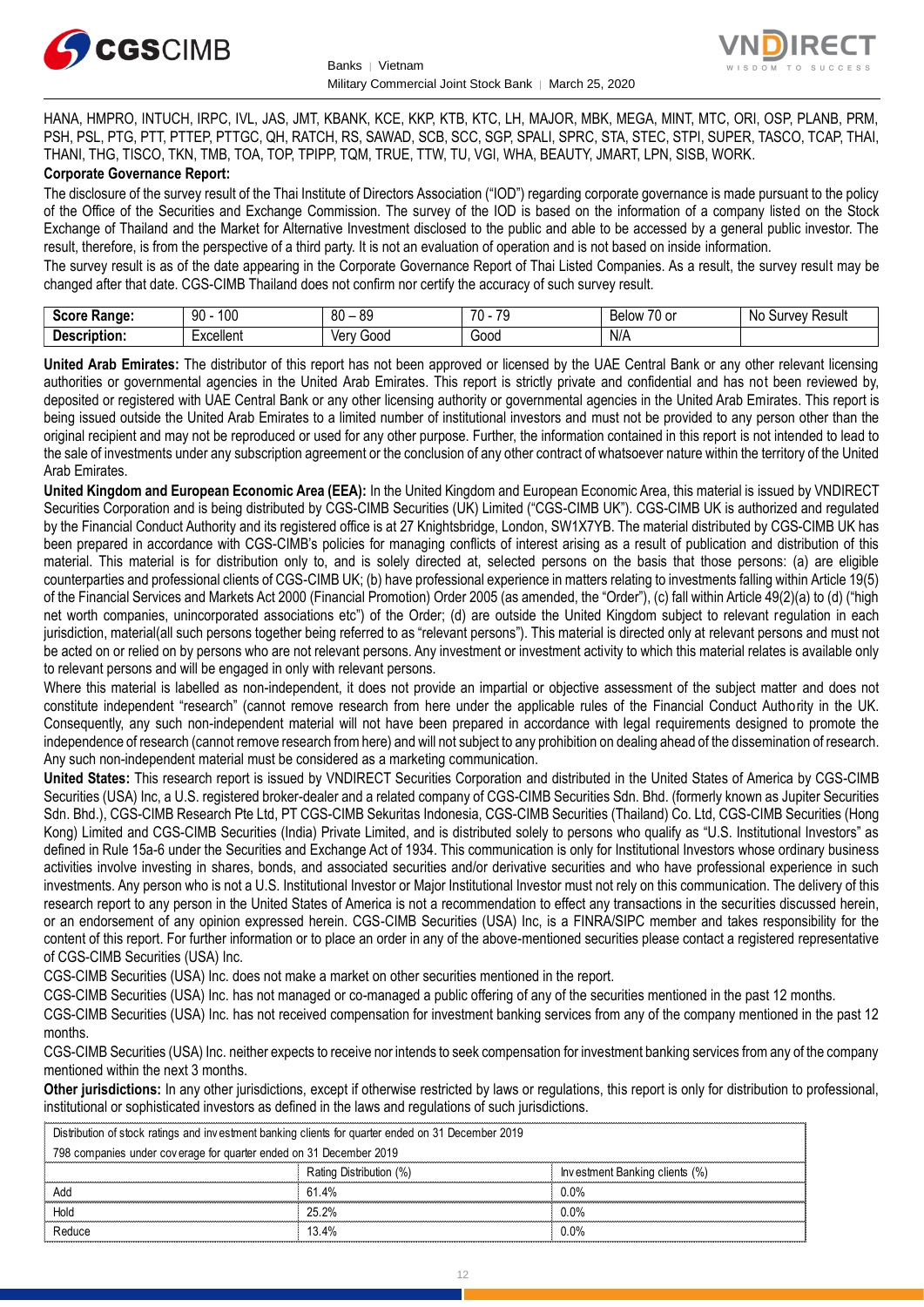

Banks | Vietnam Military Commercial Joint Stock Bank │ March 25, 2020



## **Spitzer Chart for stock being researched ( 2 year data )**

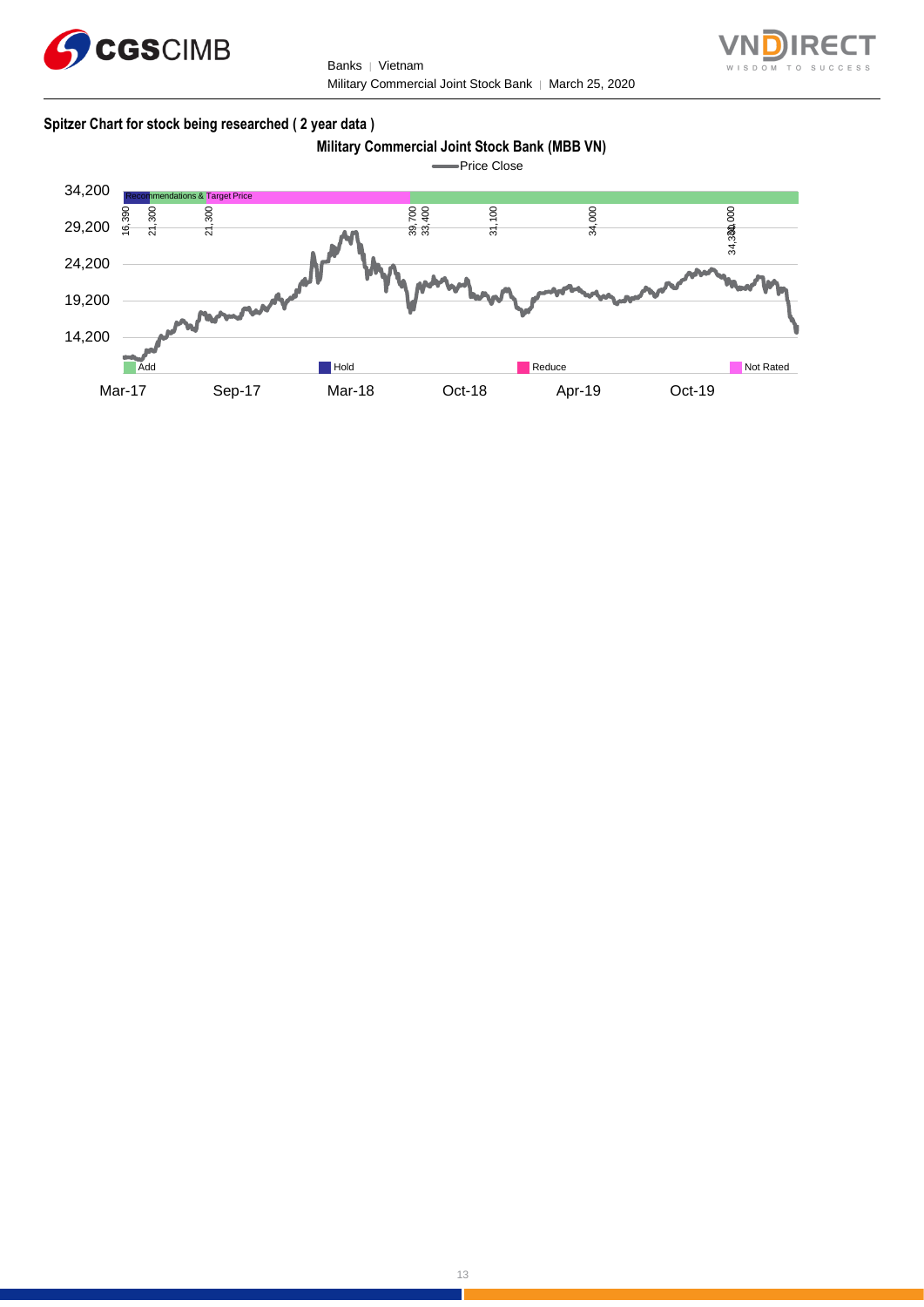



#### **Corporate Governance Report of Thai Listed Companies (CGR). CG Rating by the Thai Institute of Directors Association (Thai IOD) in 2019, Anti-Corruption 2019**

**ADVANC** – Excellent, Certified, **AEONTS** – Good, n/a, **AH** – Very Good, n/a, **AMATA** – Excellent, Declared, **ANAN** – Excellent, Declared, **AOT** – Excellent, n/a, **AP** – Excellent, Certified, **ASP** – Very Good, Certified, **BAM** – not available, n/a, **BANPU** – Excellent, Certified, **BAY** – Excellent, Certified, **BBL** – Very Good, Certified, **BCH** – Good, Certified, **BCP** - Excellent, Certified, **BCPG** – Excellent, Certified, **BDMS** – Very Good, n/a, **BEAUTY** – Good, n/a, **BEC** – Very Good, n/a, **BGRIM** – Very Good, Declared, **BH** - Good, n/a, **BJC** – Very Good, n/a, **BJCHI** – Very Good, Certified, **BLA** – Very Good, Certified, **BPP** – Very Good, Declared, **BR** - Good, n/a, **BTS** - Excellent, Certified, **CBG** – Very Good, n/a, **CCET** – Good, n/a, **CENTEL** – Very Good, Certified, **CHAYO** - Good, n/a, **CHG** – Very Good, Declared, **CK** – Excellent, n/a, **COL** – Excellent, Declared, **CPALL** – Excellent, Certified, **CPF** – Excellent, Certified, **CPN** - Excellent, Certified, **CPNREIT** – not available, n/a, **CRC** – not available, n/a, **DELTA** - Excellent, Declared, **DEMCO** – Excellent, Certified, **DDD** – Very Good, n/a, **DIF** – not available, n/a, **DREIT** – not available, n/a, **DTAC** – Excellent, Certified, **EA** – Excellent, n/a, **ECL** – Very Good, Certified, **EGCO** - Excellent, Certified, **EPG** – Very Good, n/a, **ERW** – Very Good, n/a, **GFPT** - Excellent, Certified, **GGC** – Excellent, Certified, **GLOBAL** – Very Good, n/a, **GLOW** – Very Good, Certified, **GPSC** – Excellent, Certified, **GULF** – Very Good, n/a, **GUNKUL** – Excellent, Certified, **HANA** - Excellent, Certified, **HMPRO** - Excellent, Certified, **HUMAN** – Good, n/a, **ICHI** – Excellent, Declared, **III** – Excellent, n/a, **INTUCH** - Excellent, Certified, **IRPC** – Excellent, Certified, **ITD** – Very Good, n/a, **IVL** - Excellent, Certified, **JASIF** – not available, n/a, **BJC** – Very Good, n/a, **JMT** – Very Good, n/a, **KBANK** - Excellent, Certified, **KCE** - Excellent, Certified, **KKP** – Excellent, Certified, **KSL** – Excellent, Certified, **KTB** - Excellent, Certified, **KTC** – Excellent, Certified, **LH** - Excellent, n/a, **LPN** – Excellent, Certified, **M** – Very Good, Certified, **MACO** – Very Good, n/a, **MAJOR** – Very Good, n/a, **MAKRO** – Excellent, Certified, **MALEE** – Excellent, Certified, **MC** – Excellent, Certified, **MCOT** – Excellent, Certified, **MEGA** – Very Good, n/a, **MINT** - Excellent, Certified, **MK** – Very Good, n/a, **MTC** – Excellent, n/a, **NETBAY** – Very Good, n/a, **OSP** – Very Good, n/a, **PLANB** – Excellent, Certified, **PLAT** – Very Good, Certified, **PR9** – Excellent, n/a, **PSH** – Excellent, Certified, **PSTC** – Very Good, Certified, **PTT** - Excellent, Certified, **PTTEP** - Excellent, Certified, **PTTGC** - Excellent, Certified, **QH** – Excellent, Certified, **RATCH** – Excellent, Certified, **ROBINS** – Excellent, Certified, **RS** – Excellent, n/a, **RSP** – not available, n/a, **S** – Excellent, n/a, **SAPPE** – Very Good, Declared, **SAT** – Excellent, Certified, **SAWAD** – Very Good, n/a, **SC** – Excellent, Certified, **SCB** - Excellent, Certified, **SCC** – Excellent, Certified, **SCN** – Excellent, Certified, **SF** – Good, n/a, **SHR** – not available, n/a, **SIRI** – Very Good, Certified, **SPA** - Good, n/a, **SPALI** - Excellent, n/a, **SPRC** – Excellent, Certified, **STA** – Very Good, Certified, **STEC** – Excellent, n/a, **SVI** – Excellent, Certified, **SYNEX** – Excellent, Certified, **TASCO** – Excellent, Certified, **TCAP** – Excellent, Certified, **THANI** – Excellent, Certified, **TIPCO** – Very Good, Certified, **TISCO** - Excellent, Certified, **TKN** – Very Good, n/a, **TMB** - Excellent, Certified, **TNR** – Very Good, Certified, **TOP** - Excellent, Certified, **TPCH** – Good, n/a, **TPIPP** – Good, n/a, **TRUE** – Excellent, Certified, **TU** – Excellent, Certified, **TVO** – Excellent, Declared, **UNIQ** – not available, n/a, **VGI** – Excellent, Certified, **WHA** – Excellent, Certified, **WHART** – not available, n/a, **WICE** – Excellent, Certified, **WORK** – Good, n/a.

1 CG Score 2019 from Thai Institute of Directors Association (IOD)

2 AGM Level 2018 from Thai Investors Association

3 Companies participating in Thailand's Private Sector Collective Action Coalition Against Corruption programme (Thai CAC) under Thai Institute of Directors (as of November 30, 2018) are categorised into:

companies that have declared their intention to join CAC, and companies certified by CAC.

- 4 [The Stock Exchange of Thailand : the record of listed companies with corporate sustainable development "Thai sustainability Investment 2018" included:](http://www.set.or.th/sustainable_dev/en/sr/sri/tsi_p1.html)
- SET and mai listed companies passed the assessment conducted by the Stock Exchange of Thailand: THSI (SET) and THSI (mai)

SET listed companies passed the assessment conducted by the Dow Jones Sustainability Indices (DJSI)

| <b>RECOMMENDATION FRAMEWORK</b> |                                                                                                                                                                                                                                                                   |
|---------------------------------|-------------------------------------------------------------------------------------------------------------------------------------------------------------------------------------------------------------------------------------------------------------------|
| <b>Stock Ratings</b>            | Definition:                                                                                                                                                                                                                                                       |
| Add                             | The stock's total return is expected to reach 15% or higher over the next 12 months.                                                                                                                                                                              |
| Hold                            | The stock's total return is expected to be between negative 10% and positive 15% over the next 12 months.                                                                                                                                                         |
| Reduce                          | The stock's total return is expected to fall below negative 10% over the next 12 months.                                                                                                                                                                          |
|                                 | The total expected return of a stock is defined as the sum of the:(i) percentage difference between the target price and the current price and (ii)<br>the forward net dividend yields of the stock. Stock price targets have an investment horizon of 12 months. |
| <b>Sector Ratings</b>           | Definition:                                                                                                                                                                                                                                                       |
| Overweight                      | An Overweight rating means stocks in the sector have, on a market cap-weighted basis, a positive absolute<br>recommendation.                                                                                                                                      |
| Neutral                         | A Neutral rating means stocks in the sector have, on a market cap-weighted basis, a neutral absolute recommendation.                                                                                                                                              |
| Underweight                     | An Underweight rating means stocks in the sector have, on a market cap-weighted basis, a negative absolute<br>recommendation.                                                                                                                                     |
| <b>Country Ratings</b>          | Definition:                                                                                                                                                                                                                                                       |
| Overweight                      | An Overweight rating means investors should be positioned with an above-market weight in this country relative to<br>benchmark.                                                                                                                                   |
| Neutral                         | A Neutral rating means investors should be positioned with a neutral weight in this country relative to benchmark.                                                                                                                                                |
| Underweight                     | An Underweight rating means investors should be positioned with a below-market weight in this country relative to<br>benchmark.                                                                                                                                   |

### **Hien Tran Khanh – Deputy Head of Research**

Email: [hien.trankhanh@vndirect.com.vn](mailto:hien.trankhanh@vndirect.com.vn)

**Thuy LE Minh – Analyst** Email: [thuy.leminh@vndirect.com.vn](mailto:thuy.leminh@vndirect.com.vn)